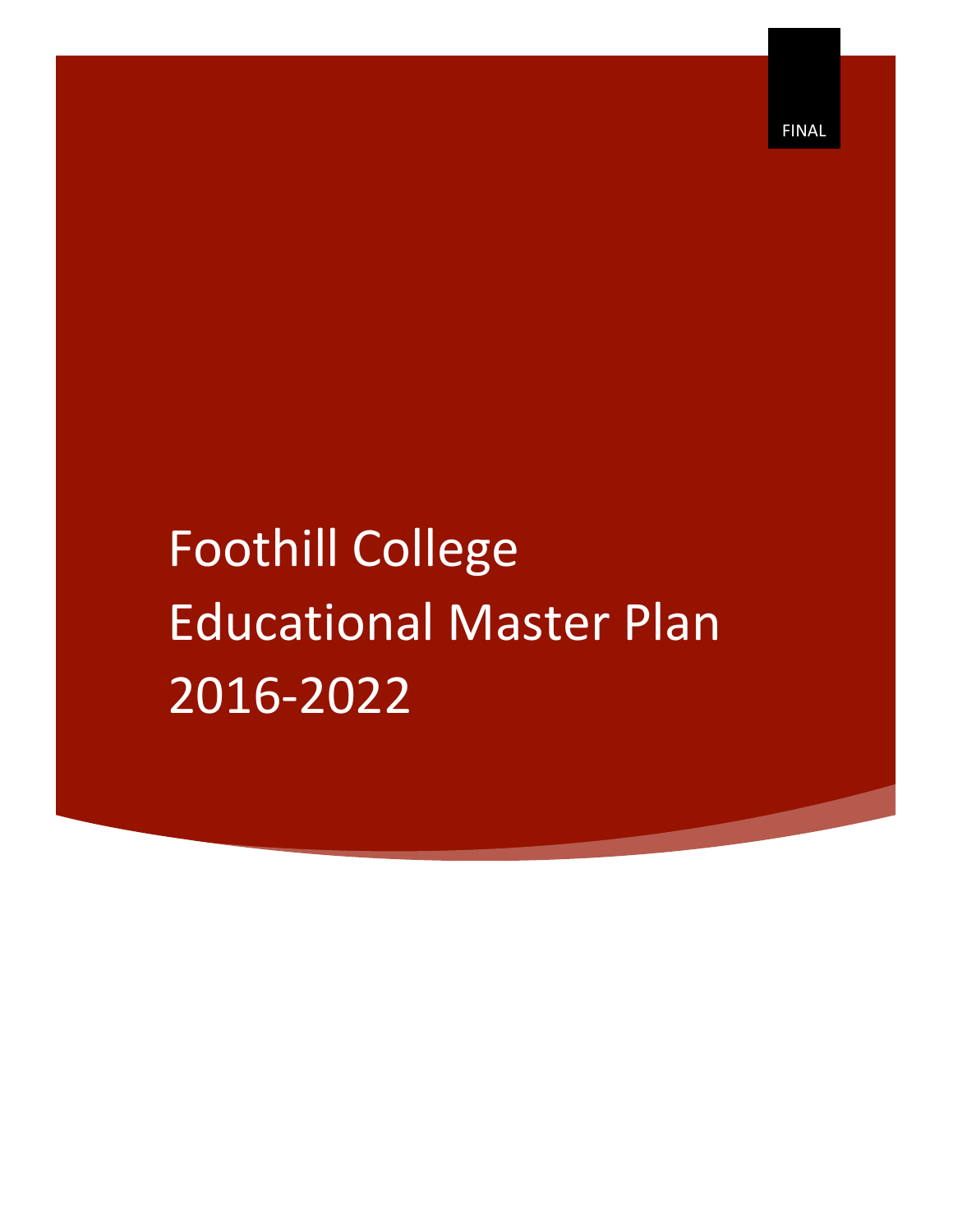## **ACKNOWLEGMENTS**

The Foothill College Educational Master Plan (EMP) could not have been developed without the hard work of and contributions from its faculty, classified staff, administrators and students. The EMP also benefited from active participation of individuals not serving on the EMP Steering Committee. The college also acknowledges the contributions of the Collaborative Brain Trust, who were retained to assist with some of the data collection and analysis, especially pertaining to the campus and community focus groups and interviews. Additionally, they served as the primary facilitators at the day-long EMP Workshop where the preliminary goals were identified.

| Name                   | Role                                                                     |  |  |  |  |
|------------------------|--------------------------------------------------------------------------|--|--|--|--|
| Laureen Balducci       | Associate Vice President, Student Services                               |  |  |  |  |
| <b>Courtney Cooper</b> | Associated Students of Foothill College                                  |  |  |  |  |
| Robert Cormia          | Faculty; Workforce Workgroup                                             |  |  |  |  |
| Bernie Day             | Articulation/Curriculum Officer (Faculty); Transfer Workgroup            |  |  |  |  |
| John DuBois            | Senior Administrative Assistant, Student Affairs; Transfer Workgroup     |  |  |  |  |
| <b>Craig Gawlick</b>   | <b>Campus Supervisor</b>                                                 |  |  |  |  |
| Dawn Girardelli        | Dean, Sunnyvale Center; Workforce Workgroup                              |  |  |  |  |
| Al Guzman              | Administrative Assistant I                                               |  |  |  |  |
| Andrea Hanstein        | Director, Marketing and Public Relations                                 |  |  |  |  |
| Meredith Heiser        | Faculty; Operations Planning Committee                                   |  |  |  |  |
| Carolyn Holcroft       | Faculty, Academic Senate President                                       |  |  |  |  |
| <b>Kurt Hueg</b>       | Acting Vice President, Instruction                                       |  |  |  |  |
| Elaine Kuo             | Supervisor, Institutional Research and Planning                          |  |  |  |  |
| Andrew LaManque        | Associate Vice President, Instruction                                    |  |  |  |  |
| Debbie Lee             | Faculty; Operations Planning Committee                                   |  |  |  |  |
| Choi Leong             | Associated Students of Foothill College                                  |  |  |  |  |
| Charlie McKeller       | Program Coordinator II; Workforce Workgroup                              |  |  |  |  |
| Kimberlee Messina      | Interim College President                                                |  |  |  |  |
| <b>Judy Miner</b>      | Former College President                                                 |  |  |  |  |
| Sarah Munoz            | Faculty; Basic Skills Workgroup                                          |  |  |  |  |
| Teresa Ong             | Acting Dean, Business and Social Sciences                                |  |  |  |  |
| <b>Josh Rosales</b>    | Associated Students of Foothill College                                  |  |  |  |  |
| Jon Rubin              | Director, Business and Education Partnerships                            |  |  |  |  |
| Justin Schultz         | Acting Executive Assistant, President's Office                           |  |  |  |  |
| Roberto Sias           | Bookstore Courseware Coordinator; Student Equity Workgroup               |  |  |  |  |
| Bernata Slater         | Vice President, Finance and Administrative Services; Operations Planning |  |  |  |  |
|                        | Committee                                                                |  |  |  |  |
| Karen Smith            | Senior Library Technician; Classified Senate President                   |  |  |  |  |
| Nanette Solvanson      | Dean, Biological and Health Sciences                                     |  |  |  |  |
| Paul Starer            | Dean, Language Arts and Learning Resource Center                         |  |  |  |  |

#### **EMP-Steering-Committee-– 2015**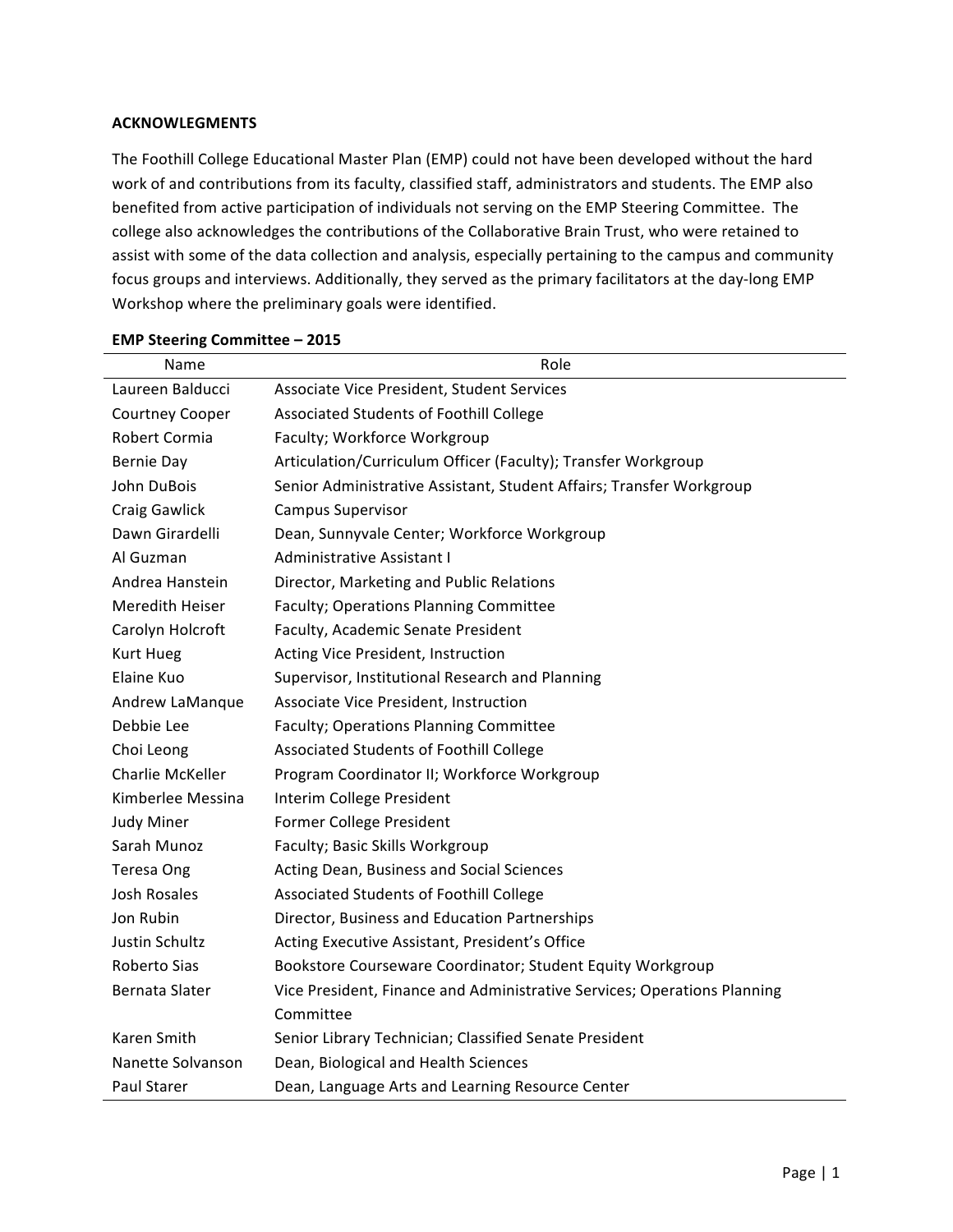| Name         | Role                                                                         |  |  |  |
|--------------|------------------------------------------------------------------------------|--|--|--|
| Denise Swett | Vice President, Student Services                                             |  |  |  |
| Victor Tam   | Dean, Physical Sciences, Mathematics and Engineering; Basic Skills Workgroup |  |  |  |
| Clare Tang   | Associated Students of Foothill College                                      |  |  |  |
| Donna Wolf   | Administrative Assistant II, Workforce Dev and Instl Advancement, Workforce  |  |  |  |
|              | Workgroup                                                                    |  |  |  |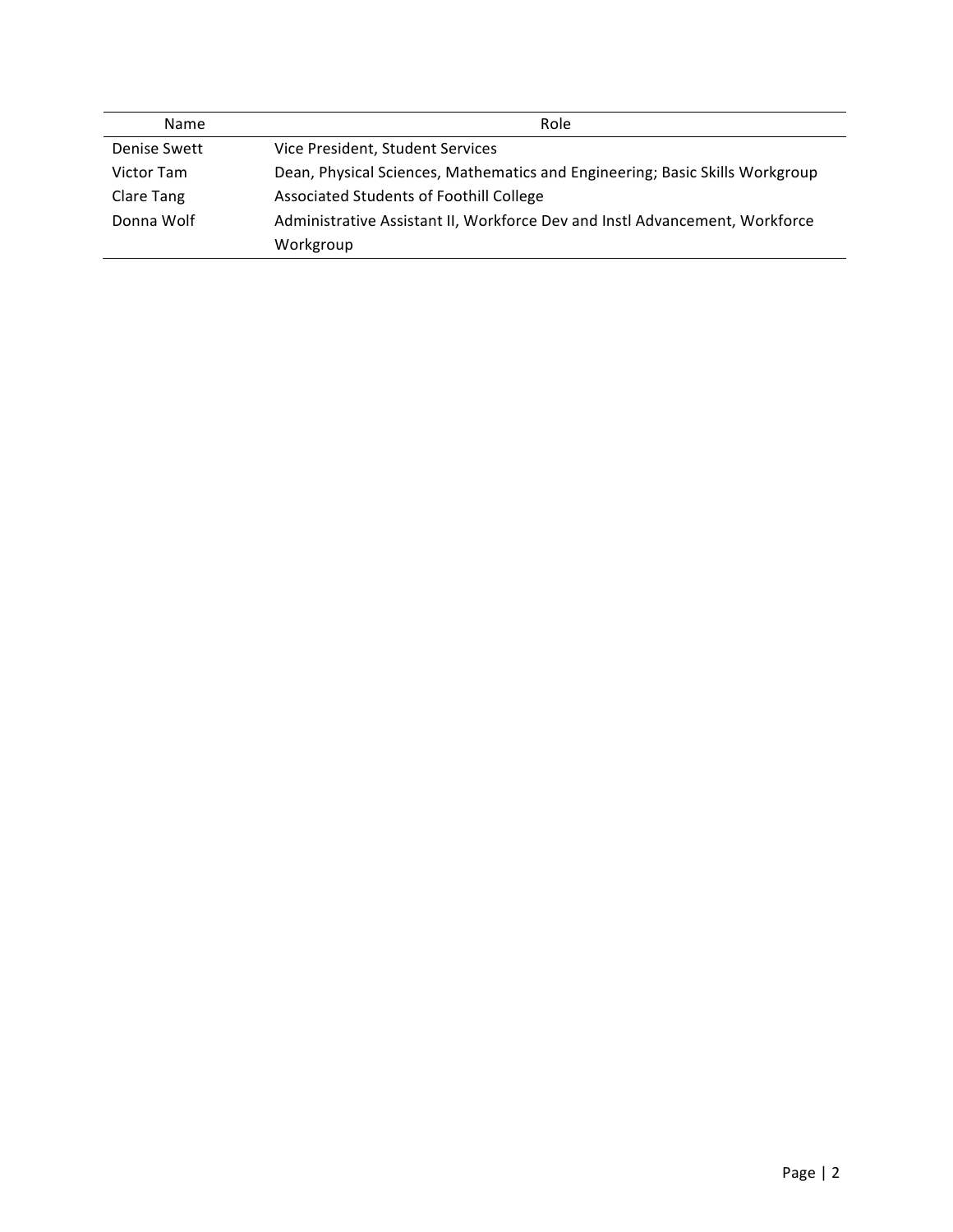# **TABLE OF CONTENTS**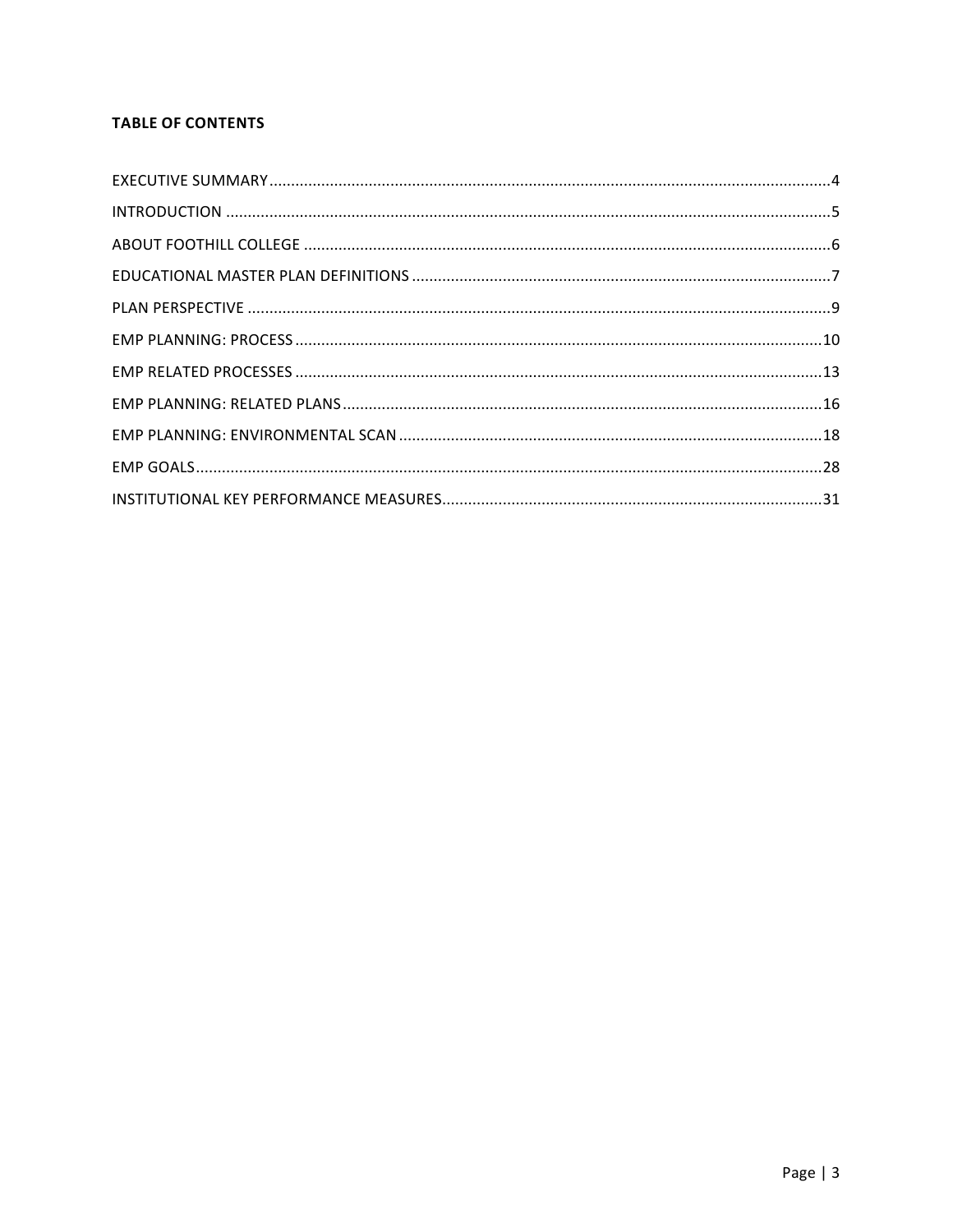## **EXECUTIVE SUMMARY**

The Foothill College Educational Master Plan (EMP) identifies the institution's goals and strategies for advancing the college's mission. Both short-term and long-term planning efforts are meant to reflect what the institution does, what it aspires to accomplish and how it plans to approach and attain its EMP goals. These goals help prioritize college resources toward strategies and initiatives that strive to meet student needs in order to promote student equity and success. Throughout this process, emphasis is placed on a thoughtful, intentional and inclusive approach to further student achievement and attain equitable outcomes. This plan provides a framework guiding the college's initiatives over the next eight years. Hence, the EMP is reflective of the institutional commitment to the stated goals, which are supported by current institutional efforts and will drive future ones.

As the institution is emerging from a five-year period of budget cuts and diminished resources, there is hope for a more stable state budget and continuing public support for the educational opportunities provided by the California Community Colleges system. The development of this plan in this context provides an opportunity for the college to reflect, assess and discuss ideas related to its educational purpose, what it seeks to accomplish and, most importantly, how to approach, document and be accountable to these goals.

Using a grass-roots approach, the evolution of this EMP emerged from input and feedback from faculty, classified staff, students, administrators and community members over the course of a year. These conversations, whether held in the EMP steering committee, governance groups, community meetings or online, sought to document and analyze the perceptions and aspirations among these constituents; ultimately, these discussions aimed to highlight the shared beliefs about Foothill College that should frame its future planning and resource prioritization processes. Additionally, student and labor market data were reviewed to provide institutional and community-level perspectives about the college's efforts within the current economic context. Both the quantitative and qualitative data provide the basis for a broader conversation about identifying the institution's goals while ensuring that these goals reflect the voices of those who study, work and support the college.

For this EMP, three overarching goals were identified and approached in a way that exemplifies Foothill' College's culture of innovation and problem solving with emphasis on eliminating disproportionate impact among student groups:

• Equity

Create a culture of equity that promotes student success, particularly for underserved students.

- Community Strengthen a sense of community and commitment to the College's mission; expand participation from all constituents in shared governance.
- Improvement and Stewardship of Resources Recognize and support a campus culture that values ongoing improvement and stewardship of resources.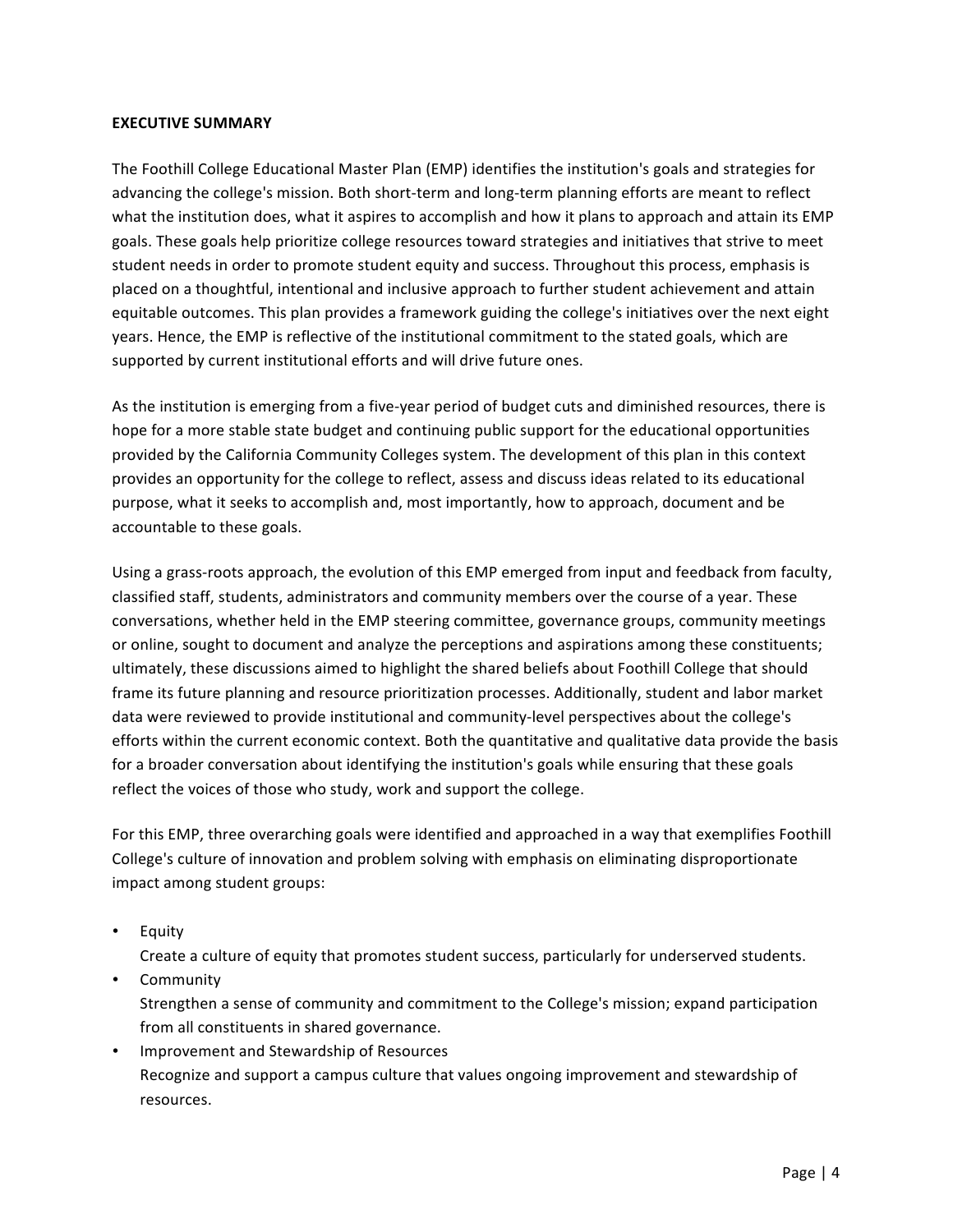## **INTRODUCTION**

The purpose of the Foothill College Educational Master Plan (EMP) is to provide a document identifying the institution's goals and strategies for advancing the college's mission over the next eight years (2016-2022) (roughly one accreditation cycle). The plan articulates and defines the goals and strategies for strengthening student outcomes while addressing the needs of the institutional service area and the larger state. Given a community college's many educational functions, the EMP allows the institution to be responsive to student and community needs, while acknowledging that it is a critical provider of opportunity. The EMP also builds on the previous plan, acknowledges current processes and credits a dedicated and committed community of faculty, classified staff, administrators and students for contributing to a shared perspective that supports student needs and promotes student success. As such, this document reflects Foothill College's collective view of what the institution is doing to fulfill its mission and how it hopes to accomplish it.

This plan is designed to be a living, frequently-used document to inform strategies and initiatives that increase student success, support planning for current and future needs, identify infrastructure needs (facility and technology), and help prioritize resource requests and budget allocations. This purpose does not seek to dictate to the college's programs and units but to provide a framework for these areas to consider how they might support the EMP's goals and strategies. Envisioned as a fluid process, feedback in the form of program review, which also includes assessment of the institutional planning and resource prioritization process, ensures the institution is accountable to its stated goals and makes modifications to its strategies as appropriate. This approach promotes a culture of planning that includes a continuous cycle involving identification of key performance indicators, data review, discussion and plans for improvement. Annual updates to the EMP will reflect the evaluation of progress on its goals and strategies, providing documentation not only of the institution's ongoing efforts but also the process and dialogue involved with these efforts.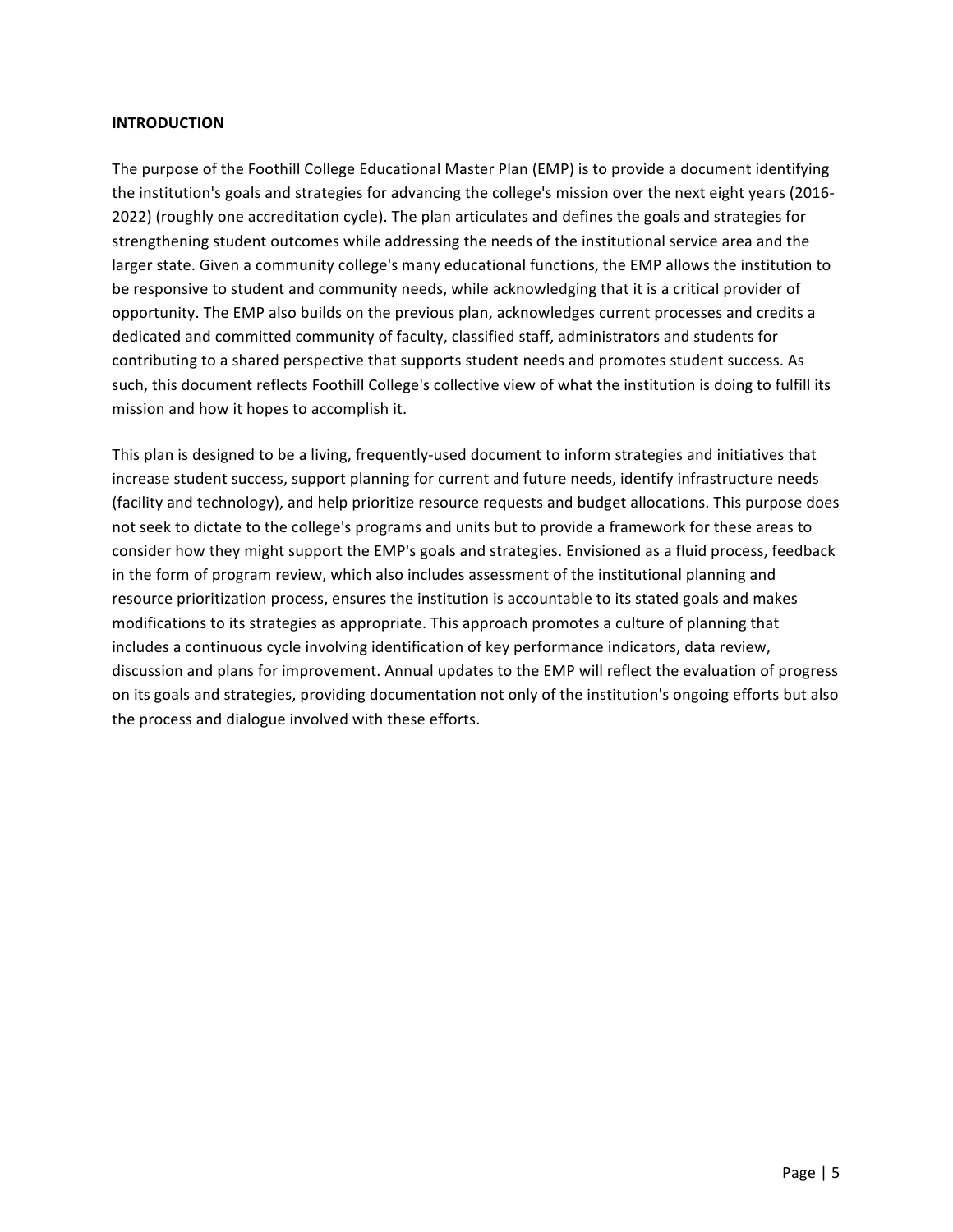## **ABOUT FOOTHILL COLLEGE**

Founded in 1957, Foothill College is one of two accredited institutions in the Foothill-De Anza Community College District. Along with its sister college De Anza, the Foothill-De Anza District serves the Santa Clara County communities of Cupertino, Los Altos, Los Altos Hills, Mountain View, Palo Alto, Sunnyvale and west San Jose, which have a population of over 400,000 residents.<sup>1</sup> Located in the heart of California's Silicon Valley, the college sits on 122 rolling acres in Los Altos Hills and is 40 miles south of San Francisco and 20 miles north of San Jose. Foothill College celebrates its 59th anniversary in Fall 2016 and is locally, nationally and internationally regarded. From the first graduating class of 37 students in 1960, the institution has grown to serve over 28,000 students in 2014-15 and employed over 750 faculty, classified staff and administrators in Fall 2015. $^2$ 

Foothill College is currently constructing a 50,000-square-foot education facility in Sunnyvale near Moffett Business Park. When completed in Fall 2016, the Sunnyvale Center will house a variety of academic programs and student services and met LEED standards for a green building. Programs and services currently offered at the satellite Middlefield Campus in Palo Alto will be relocated.

As of January 2016, Foothill College offers 20 Associate Degrees for Transfer, 26 Associate of Arts degrees, 27 Associate of Science degrees and 25 Certificates of Achievement programs.<sup>3</sup> Beginning in Fall 2016, the college will begin offering dental hygiene bachelor's degree courses as part of the state's new baccalaureate degree pilot program. The new program permits 15 community colleges (out of the system's 113 institutions) to develop and offer bachelor's degrees in fields of study not historically available by the California State University or University of California systems. As one of the first California community colleges to offer instruction via the internet, the institution is committed to providing educational opportunities and student support in both face-to-face and online (internet/webbased) modalities. The college also offers fee-based community education courses geared toward personal'development.

<sup>&</sup>lt;sup>1</sup> Economic Modeling Specialist International, Q3 2015 Data Set.<br><sup>2</sup> California Community College Chancellor's Office Management Information Systems Data Mart (CCCCO Data Mart). [http://datamart.cccco.edu/]<br><sup>3</sup> Foothill College Course Catalog 2015-16; Degrees, Certificates and Transfer Programs

<sup>[</sup>http://www.foothill.edu/programs/programs.php]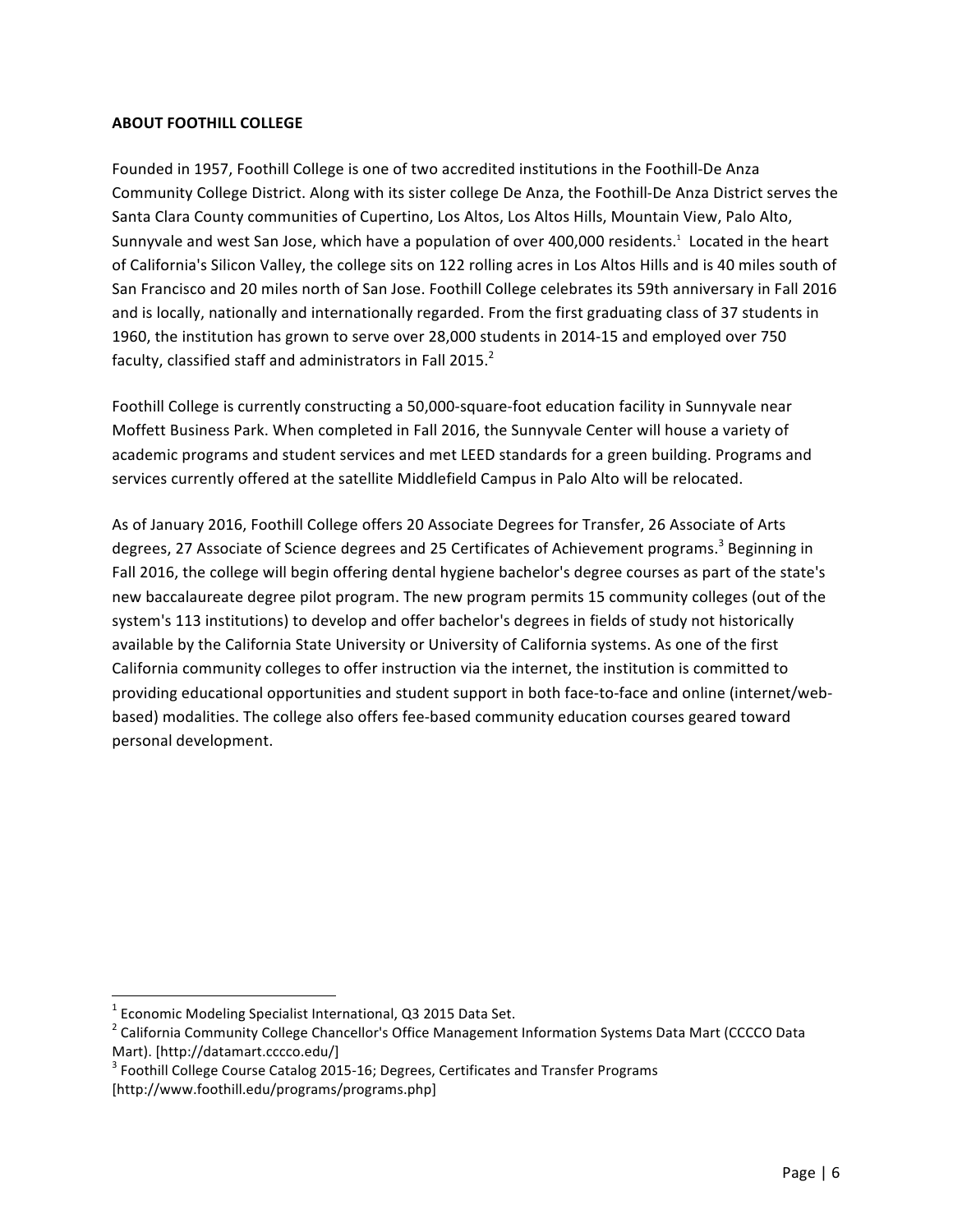## **EDUCATIONAL MASTER PLAN DEFINITIONS**

Given that the planning process, its components and vocabulary can be complicated, layered and nuanced, confusion can arise regarding the planning terminology and its use. In developing this plan, it was important to document a list of definitions that can be shared across campus and community constituents.

## **Mission**

A broad description of the purpose, philosophy, and/or function of the college that focuses on a commitment to student learning, needs and success.

### **Vision**

An aspirational description of the college's characteristics and its future, including outcomes students attain as a result of their educational experiences at the institution.

### **Values**

Concepts that guide how the institution operates internally and externally and defines its culture.

### **Goals**

Broad statements that specify the general direction and emphasis of the institution's strategies over the short-and long-term. The EMP focuses on college-level goals.

## **Strategies**

Statements used to help define the approach or identify initiatives to attain goals. Multiple approaches and initiatives may be needed as part of a strategy.

## **Key-Performance-Measures**

Outcomes or results that document progress on goals and/or strategies.

## **Targets**

The desired level of a key performance measures at the end of a predetermined time frame or planning cycle. Institutional goals are aspirational while institutional standards establish minimal acceptable levels of performance.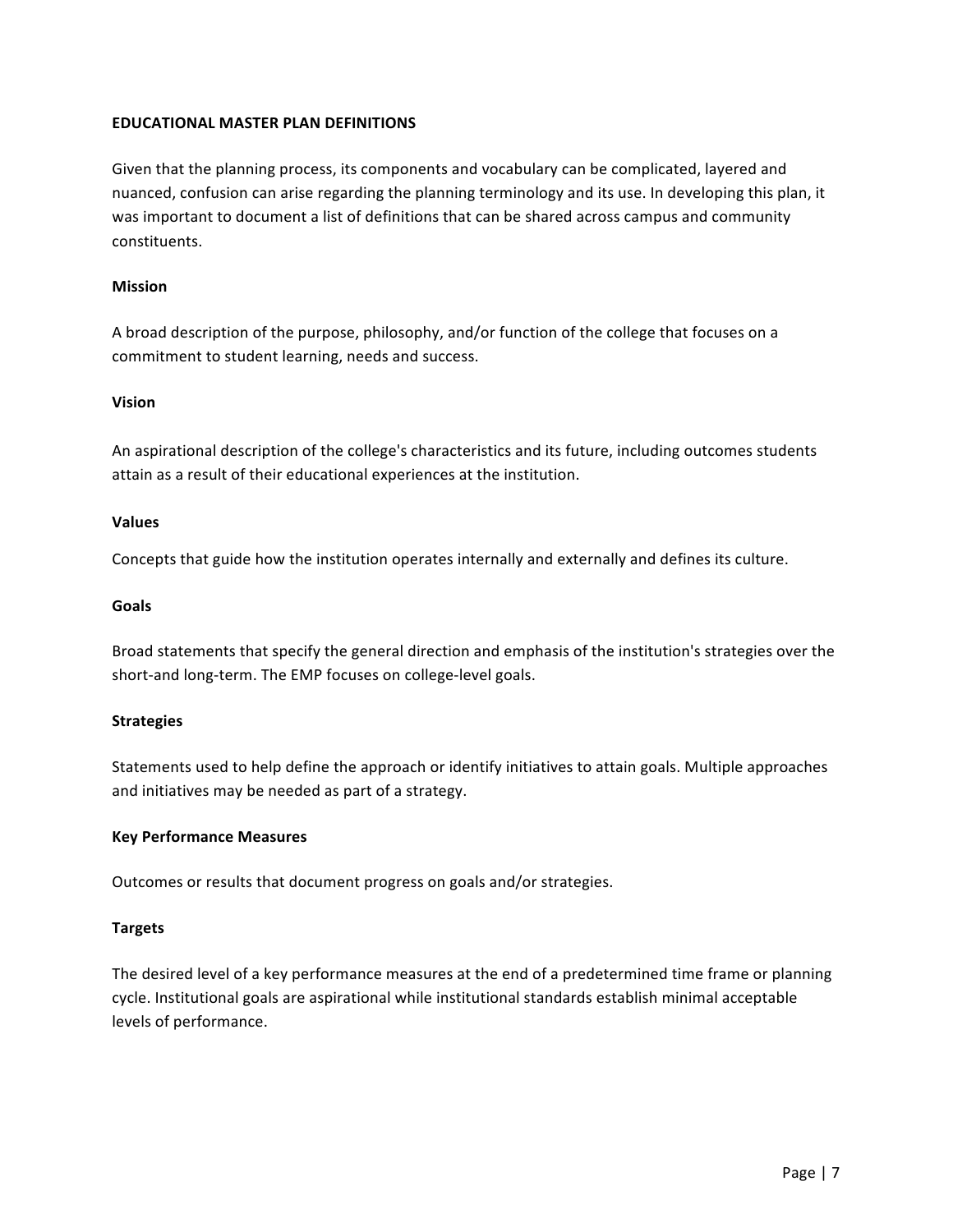#### **Equity**

Concept that guarantees fair treatment, access, opportunity, and advancement for all students, faculty, and staff, while continually striving to identify and eliminate barriers that prevent full participation and comparable outcome rates of some groups. Adopting an equity perspective recognizes there are historically underserved and underrepresented populations, and that fairness regarding these unbalanced conditions is needed to promote equal access to opportunity. While equality is concerned with ensuring that access is available to all, equity is focused on outcome measures.<sup>4</sup>

#### **Stewardship-of-Resources**

Concept that focuses on effective management of resources, including financial, human and natural in a responsible and ethical manner.

### **Disproportionate Impact**

Concept that ascertains whether certain student groups experience the same outcomes at different rates, outcomes attributable to inequitable practices, policies or approaches to student support or institutional practices. The student groups identified as experiencing disproportionate impact can vary depending on the outcome of interest. Such findings help determine more focused practices and initiatives to address these disproportionate impact gaps specific to each student outcome.

 $4$  Equity definition as informed by the University of California, Berkeley diversity website [http://diversity.berkeley.edu/glossary-terms]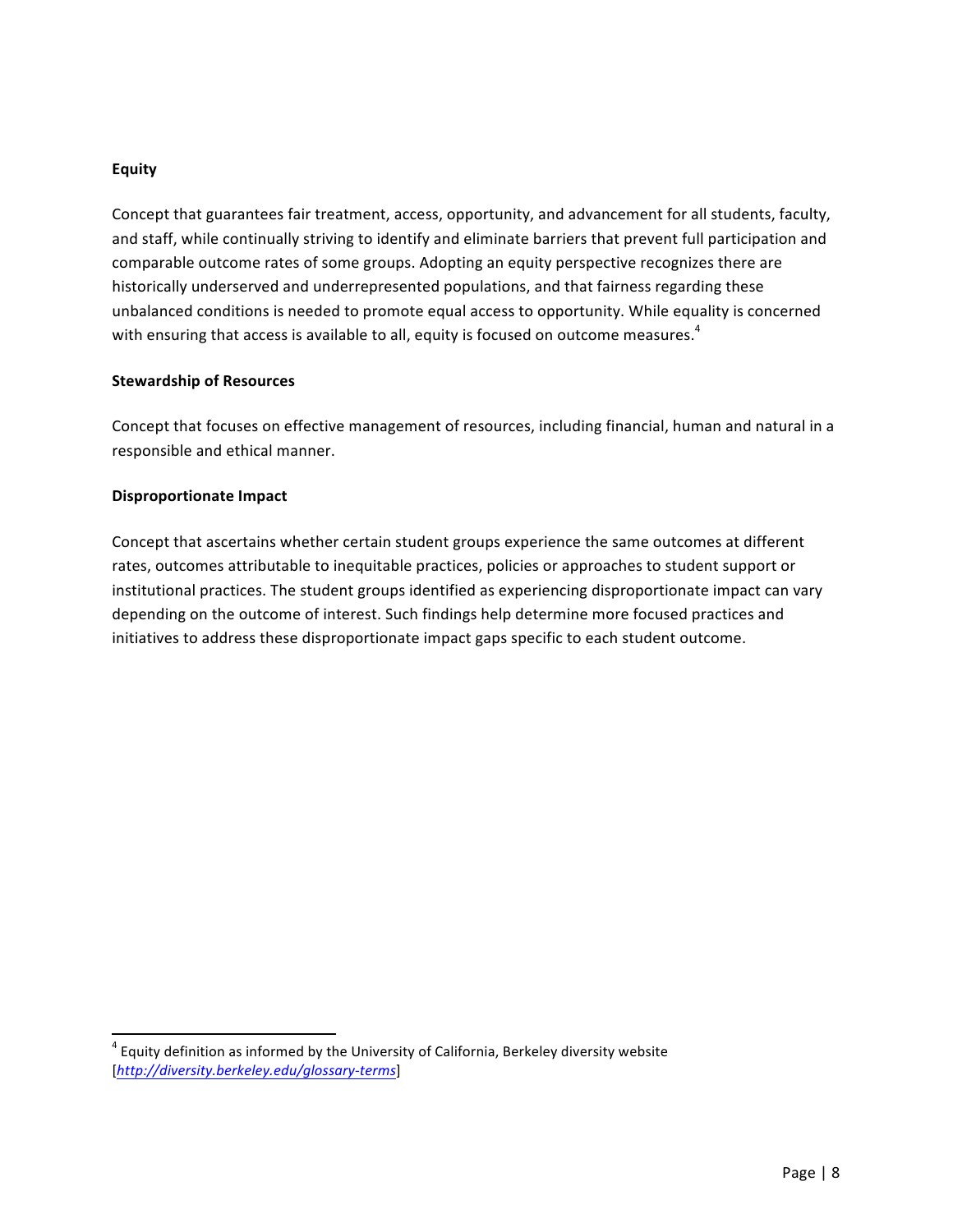#### **PLAN-PERSPECTIVE**

#### **Mission**

Believing a well-educated population is essential to sustaining and enhancing a democratic society, Foothill College offers programs and services that empower students to achieve their goals as members of the workforce, as future students and as global citizens. We work to obtain equity in achievement of student outcomes for all California student populations, and are guided by our core values of honesty, integrity, trust, openness, transparency, forgiveness and sustainability.

Adopted by the Planning and Resource Council (PaRC), December 2, 2015.

### **Vision**

Foothill College educates students from diverse backgrounds that represent the demographics of the Bay Area, with particular attention to underserved and underrepresented populations. Foothill students master content and skills which are critical for their future success. They develop and act upon a sense of responsibility to be stewards of the public good.

Adopted by the PaRC, November 19, 2014.

#### **Values**

Honesty, Integrity, Trust, Openness, Transparency, Forgiveness, Sustainability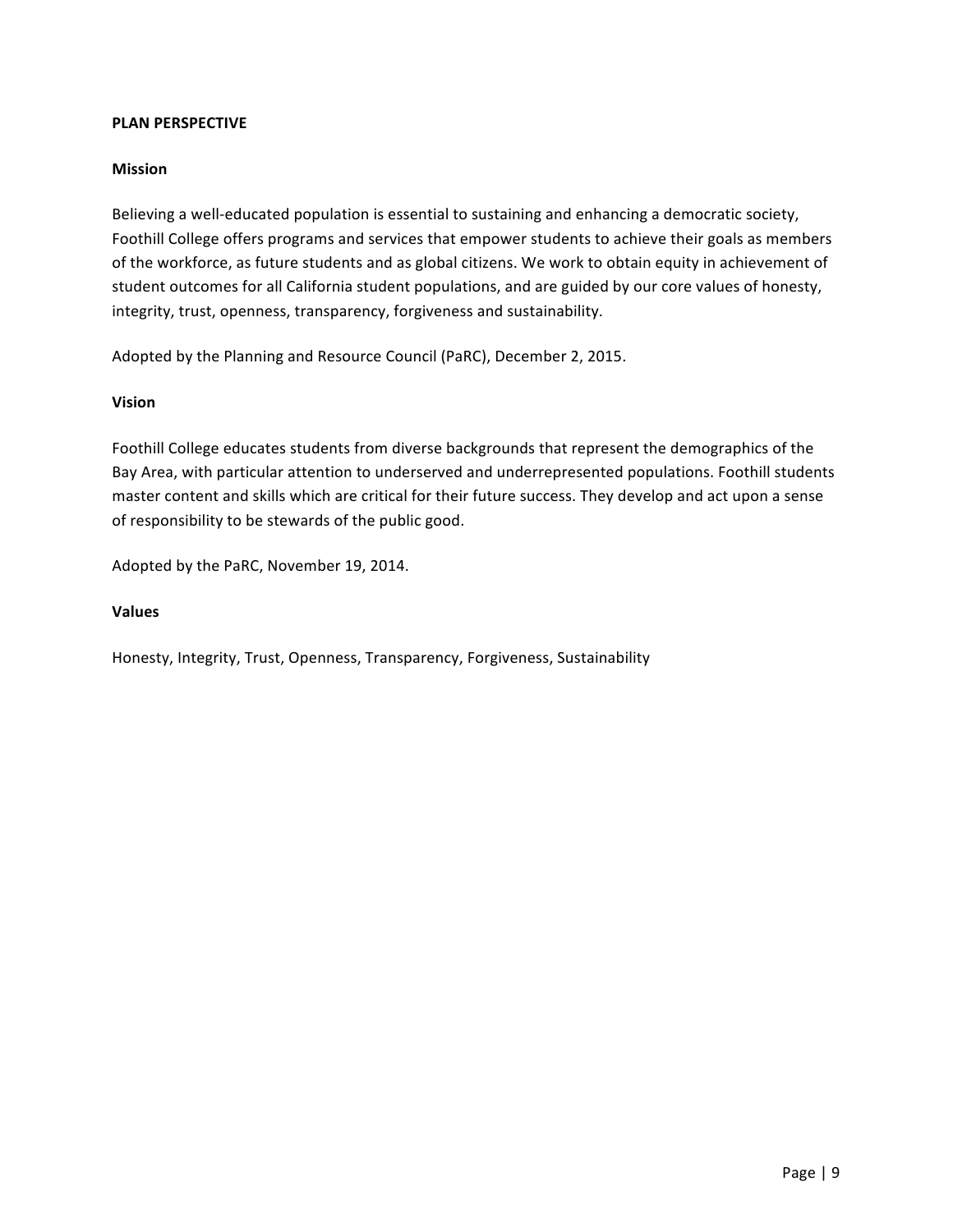#### **EMP-PLANNING: PROCESS**

This update of the Foothill College EMP prioritized the inclusion and incorporation of faculty, classified staff, administrator, student and community member voices in identifying institutional goals, strategies and measures. In order to develop a plan that best reflects the people who attend classes and work at the institution, constituents were encouraged to engage with the process and efforts were made to ensure access and opportunity for participation. In addition to these individual perspectives, a review of current community and student conditions provided a broader lens to consider the larger impact of institutional efforts and where priorities might need to be directed.

### **Timeline**

The EMP update occurred over the course of one year, involving three phases and specific tasks. At each stage of the process, feedback and input were solicited through multiple venues and platforms.

- Phase I: January-June 2015 Establish EMP Steering Committee Conduct community interviews Conduct campus focus groups Conduct environmental scan Review results from focus groups/interviews and environmental scan Identify draft goals • Phase II: July-September 2015
- Revise draft goals Confirm alignment between goals and other college planning documents
- Phase III: October 2015-January 2016 Finalize goals Revise college mission (for alignment) Confirm plan structure Drafting the EMP

## **Participation and Outreach**

Multiple rounds of outreach sessions were conducted to receive input and feedback from faculty, classified staff, administrators and students regarding Foothill College's EMP. These efforts include holding campus open forums, internet/web-based opportunities (webinar, online survey) and targeted focus groups and interviews. Additionally, presentations were conducted among various participatory governance groups to encourage participation. District representatives were included in the campus focus groups and a board member was interviewed. Community voices were solicited through scheduled interviews and open sessions; representatives included those from the Moffett Business Group; Joint Venture Silicon Valley; local city government, high schools and chamber of commerces; and the Foothill-De Anza Foundation and Commission. The EMP planning process was discussed as a standing agenda item at the Planning and Resource Council (PaRC), the main shared governance group for the college. Advertising for the EMP planning activities was conducted via the college website,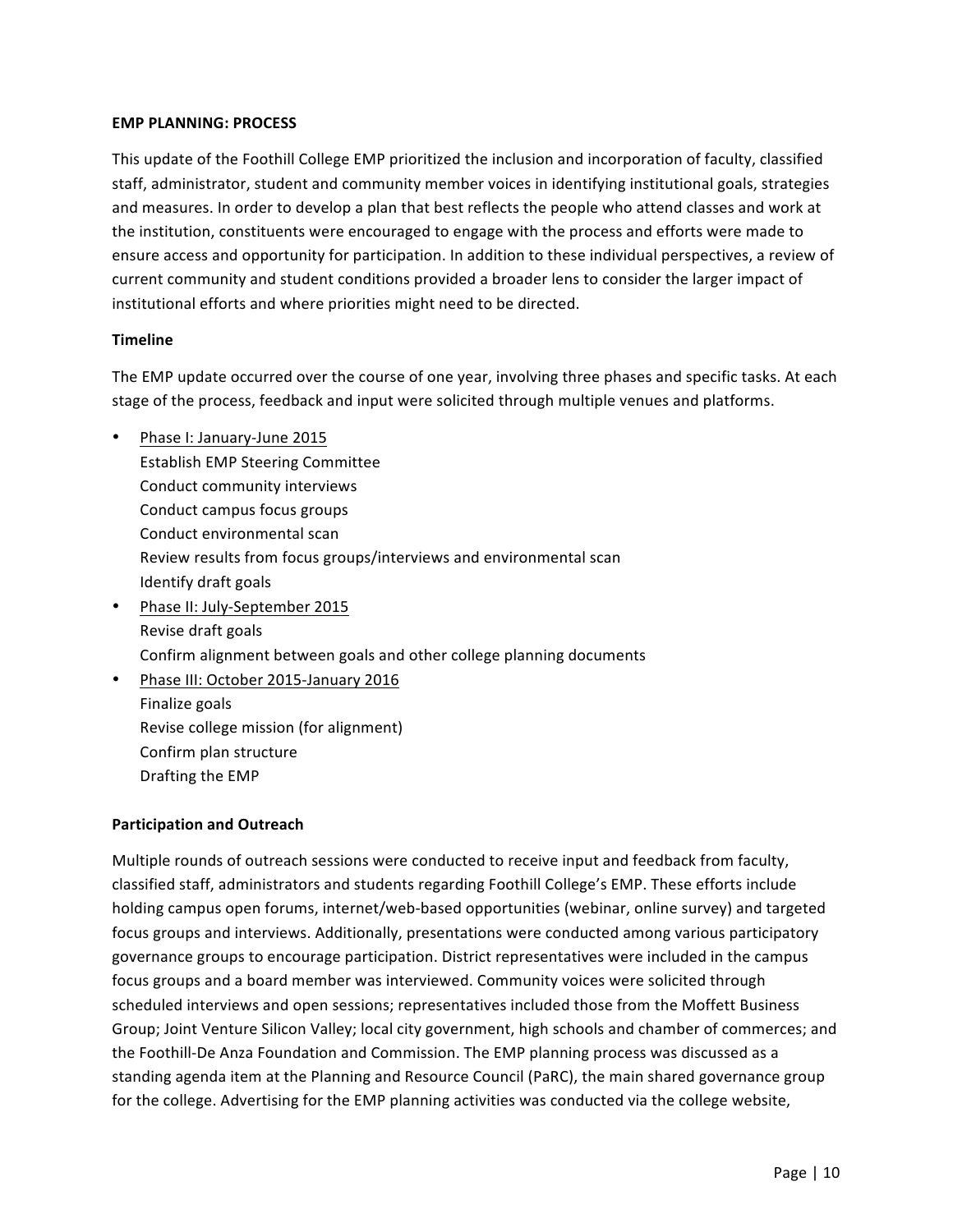college blog (The Heights), direct emails, and in the college president's communique. All documentation related to the EMP planning process was posted on the college website so it would be publicly available and'accessible.

Based on the PaRC's key role in the college's planning and resource prioritization process, this group was identified to serve in a steering committee capacity. The PaRC members were encouraged to participate on this committee or send a representative in their place; in any case, the EMP Steering Committee was open to all campus constituents and participation beyond the PaRC membership was encouraged.

A series of EMP planning events and opportunities were scheduled:

- Community interviews (April 13, 2015) Seven sessions, one open session 20 constituent groups contacted
- Campus focus groups (April 28-29, 2015) 23 sessions, two open sessions
- Webinar (May  $6, 2015$ )
- All-Day Planning Workshop (May 13, 2015)
- Online survey input (May 2015, November 2015) Gather input about potential institutional goals Solicit feedback regarding EMP goals and revised mission statement (284 respondents)
- Open forums (April 29, 2015, June 4, 2015, November 11, 2015)
- College Opening Day (September 18, 2015)
- Presentations to various shared governance groups (PaRC, Academic Senate, Classified Senate, Associated Student of Foothill College)

## **Environmental-Scan**

The Office of Institutional Research and Planning, in consultation with the EMP Steering Committee, identified background and quantitative data on population, demographics, business growth (or decline), college enrollments and student outcomes. These data, identified from institutional, state and national datasets, examined both data trends and projections.

## **Planning-Workshop**

A college-wide planning workshop was held on May 13, 2015. Over 35 people participated in the all-day event and discussion focused on arriving at a collective agreement about what the college should focus on over the next eight years. All constituent groups were represented at this event, which includes faculty, classified staff, administrators and students.

The preliminary goals focused on eight areas:

- **Equity**
- Student Success
- Employee Support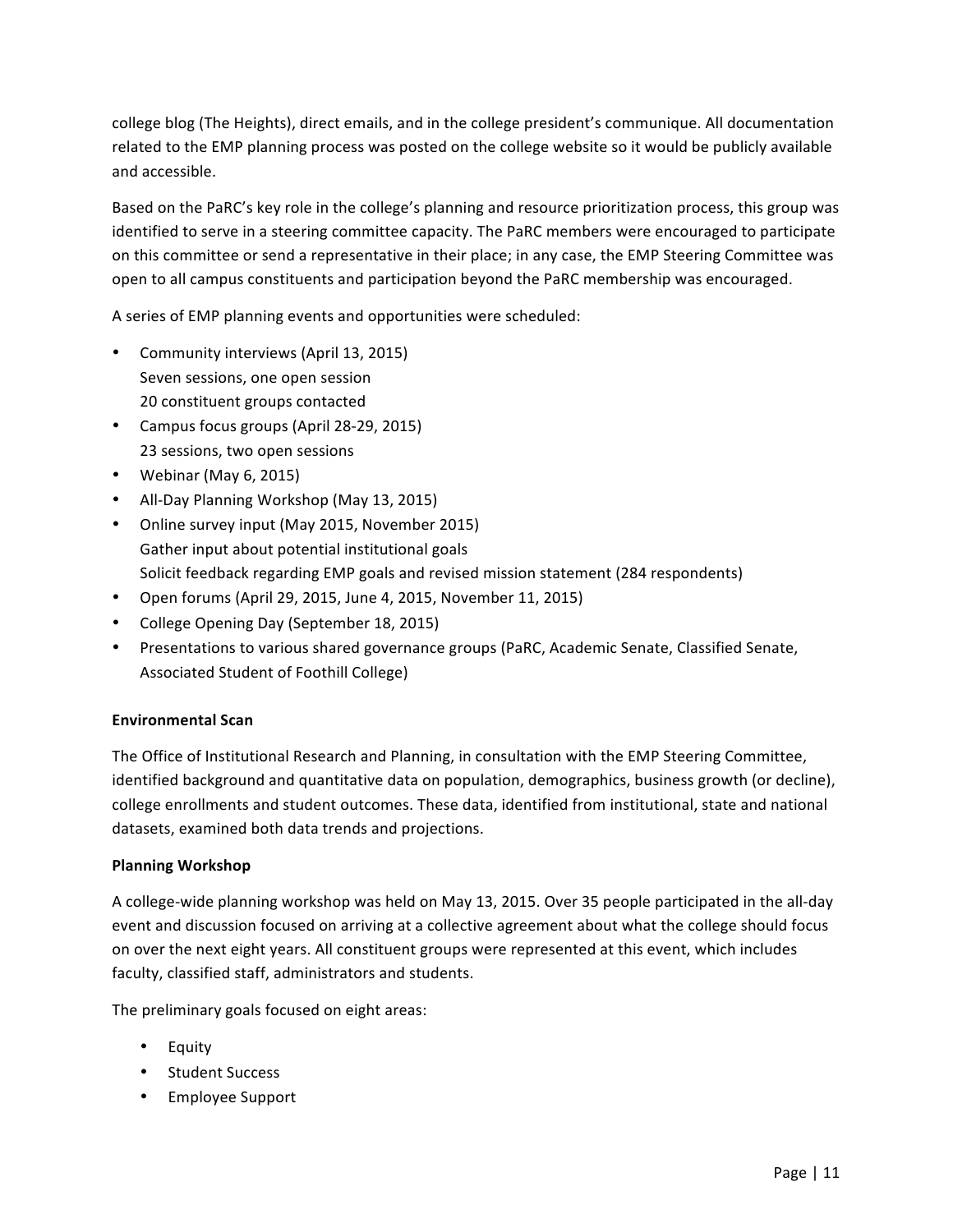- Innovation
- Collaboration/Partnerships
- Governance
- Leadership
- Funding

Refinement of these goals occurred in phase II where the EMP Steering Committee focused on determining the institutional priority that should be placed on each of the preliminary goals.

# **College-Mission-Revision**

As the EMP planning process evolved, efforts were made to ensure alignment with other college planning components. During phase II, the EMP Steering Committee recommended an out-of-cycle mission statement review occur based on the community and campus discussions. The PaRC approved the formation of an ad hoc Mission Statement Review Committee in October 2015, and a proposed revised mission statement was reviewed through the participatory governance process, which included an'open'feedback period that asked for campus input. This revised statement was approved at PaRC on December 2, 2015.

# **Integration-and-Assessment of-the-EMP-Goals**

As part of the quality improvement process, the college seeks to ensure that this EMP update and the goals identified herein reflect how the institution is accomplishing its mission; whether the mission directs institutional priorities in meeting the educational needs of students; whether evidence supports these discussions; and how efforts to change, make improvements and instill accountability occur through a data-driven process.

The program review process drives the planning and resource prioritization cycle as instructional, student services and administrative programs/units annually document and reflect on how their efforts are helping the college meet its goals. Explicit prompts on the program review templates help track if and how linkages exist between the unit-and college-level. Through the participatory governance process, constituent groups engage in discussions about the intentionality and effectiveness of the work being undertaken, emphasizing the value placed on having institutional-level dialogue direct the ever evolving planning process.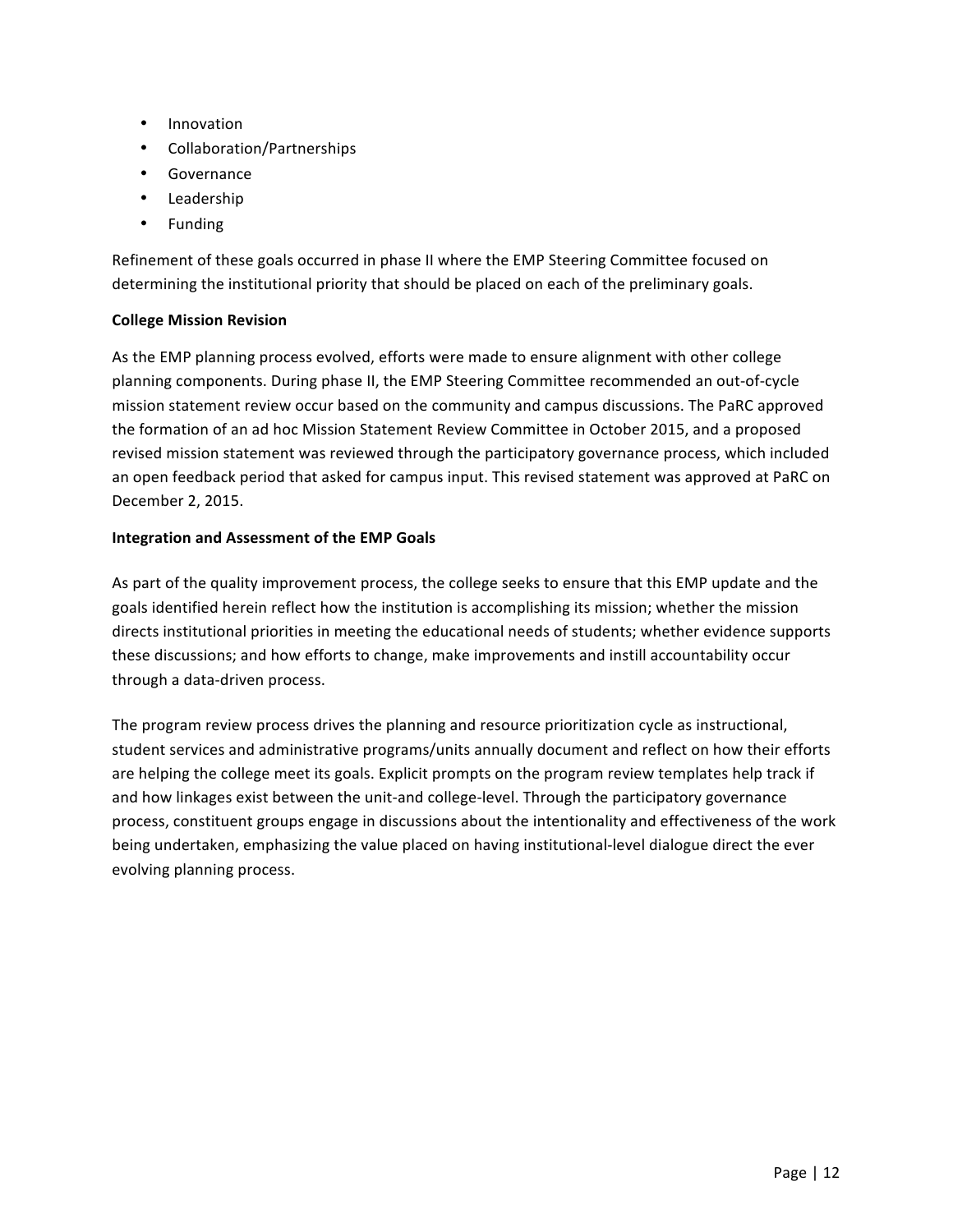## **EMP-RELATED-PROCESSES**

Foothill College's planning and resource prioritization process involves an ongoing cycle of evaluation, planning, resource allocation, implementation and re-evaluation that strives to be inclusive, transparent and accountable. This cycle is aligned with the six-year planning calendar that captures a more extended timeline for key planning processes, including accreditation, student and program/unit learning outcomes, program review, planning and resource prioritization. This model will switch to a seven-year calendar to match the accreditation cycle beginning in 2017-18.

The following key components represent college planning and resource prioritization cycle:

- Planning and Resource Council (PaRC)
- Core Mission Workgroups (includes resource prioritization)
- Program Review (includes institutional learning outcomes)
- Evaluation of Planning and Resource Prioritization Cycle

## **Planning and Resource Council (PaRC)**

As the primary participatory governance group that makes recommendations to the college president, the PaRC serves as the centralized organization where planning and resource prioritization discussions' occur. Meetings are open to the college community and all constituent groups are represented. While the conversations are documented and publicly posted, the PaRC members also report back to their constituent groups. The PaRC leadership is provided using a tri-chair model (classified staff, faculty, administrator) facilitated by the academic senate president, the classified senate president and the college president.

## **Core Mission Workgroups**

These participatory governance groups provide documentation and support at the college level to inform and advance the institutional goals and promote institutional student learning outcomes (ILOs). The workgroups are also organized using a tri-chair model and these individuals compose the primary voting membership of the PaRC. The workgroup objectives focus on advancing its specific core mission using an equity lens, striving to strengthen outcome rates and eliminate disproportionate impact among student groups.

The five core mission workgroups are:

- Basic Skills
- Operations Planning Committee (OPC)
- Student Equity
- Transfer
- Workforce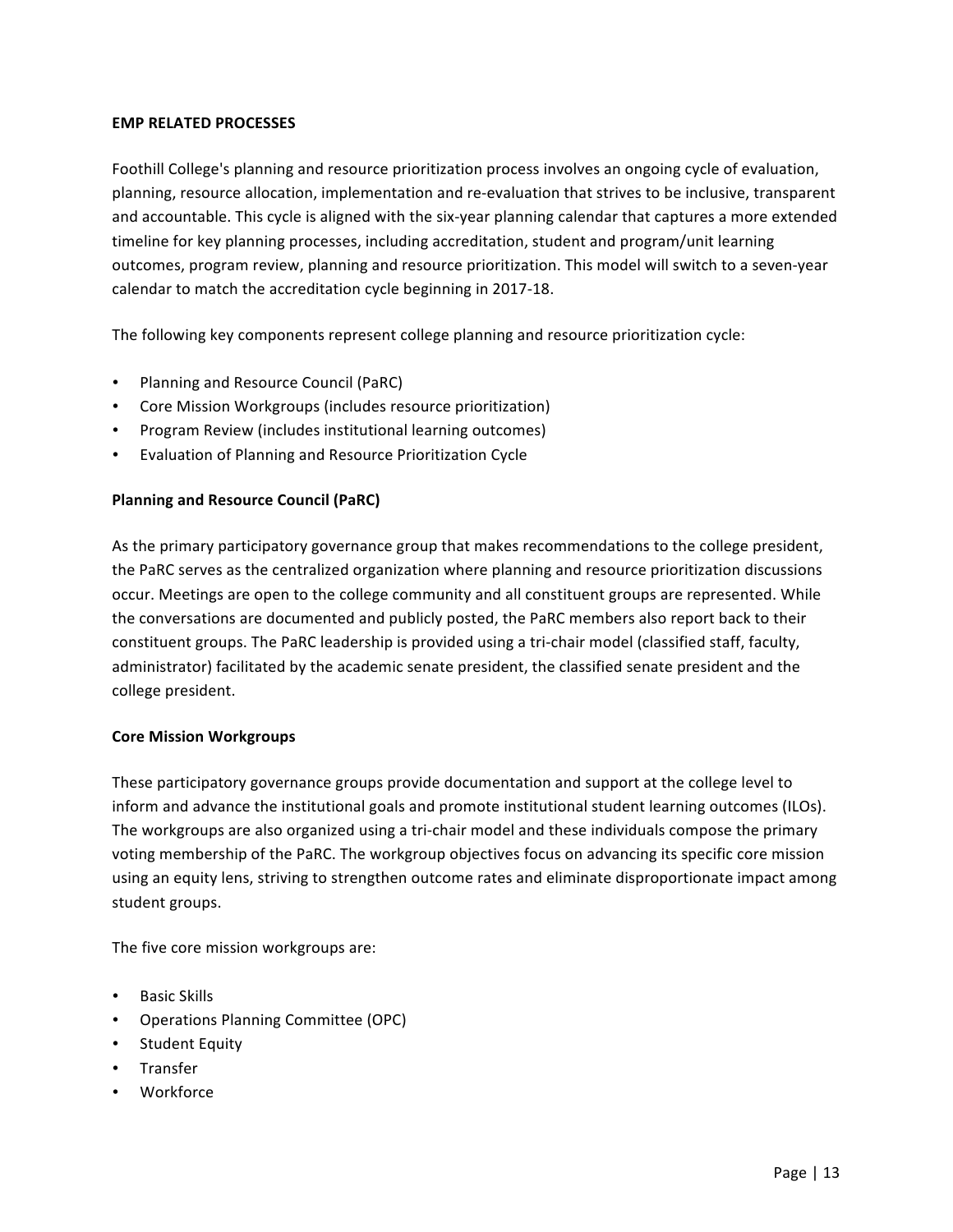#### **Resource-Prioritization**

Resource prioritization occurs in the OPC core mission workgroup where requests for college-level (B budget) monies are discussed and prioritized. The PaRC receives these recommendations for consideration before it makes a final recommendation to the college president. All resource requests are documented from the program level, emerging from a program review process that also includes dean-and vice president-level input. The OPC relies on a rubric, a framework that is evaluated and adjusted annually, to guide its review of resource requests, ensuring that resource prioritization remains' consistent with institutional goals and initiatives that support student equity and success.

### **Program Review**

All programs and units review internal and external data, including student learning outcomes (SLOs), to identify areas of success and opportunities for improvement. This annual process seeks to create a reflective space for faculty, classified staff and administrators to consider key trends and identify program or unit goals. Emphasis is placed on documenting the dialogue occurring with program assessment and improvement. The college follows a three-year cycle, with annual program reviews completed in the years between when a comprehensive program review is submitted.

Program review documents are reviewed within each division by the dean or director and then by the corresponding vice president. Comprehensive program reviews are reviewed by the Program Review Committee (PRC), a group charged with assessing programs and units to ensure that program review documents' demonstrate currency, relevance and appropriateness. The PRC relies on a rubric, like the OPC, to keep the process open and transparent. Comprehensive program review recommendations are presented at the PaRC and this publicly documented dialogue helps the college identify any emerging concerns' regarding program planning, use of (or lack of) data in decision-making, and possible program viability issues so that remediation can occur.

## **Institutional Learning Outcomes (ILOs)**

The college seeks to fulfill its educational mission by supporting student achievement of certain learning outcomes, which emphasize knowledge and skills development beyond those of a specific discipline. Regardless of their educational goal or the number of courses and quarters completed successfully, Foothill College students should demonstrate equitable outcomes and student success in areas that include written and oral communication in English, mathematics, critical and analytical thinking, creativity, teamwork, responsibility, and other proficiencies.

The college defines four Institutional Learning Outcomes (ILOs):

• Communication''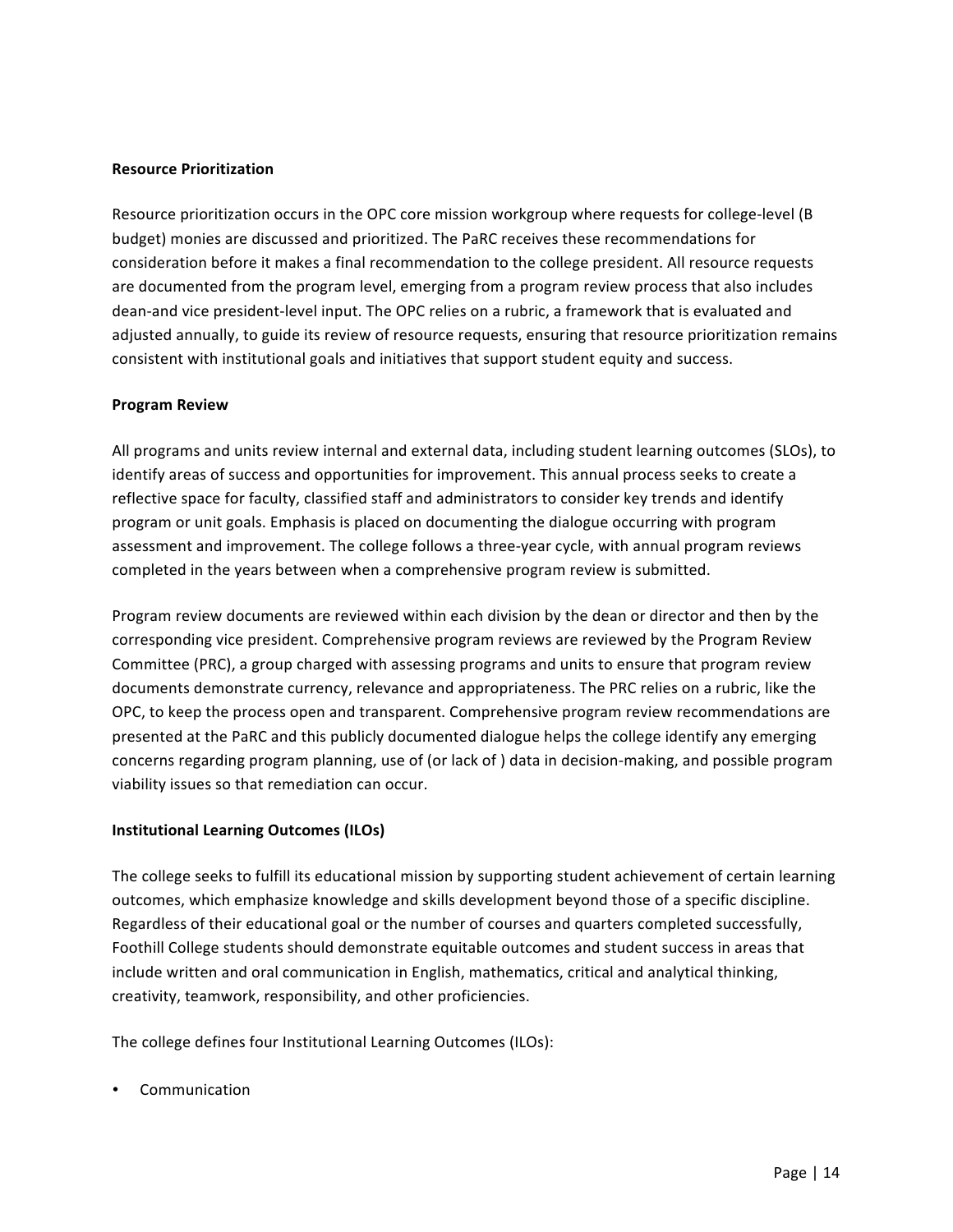- Computation''
- Critical Thinking
- Community

## **Evaluation of Planning and Resource Prioritization Cycle**

An effective planning and resource prioritization process requires assessment, discussion and efforts for improvement. The college reviews its cycle annually and the results are considered at the PaRC. Based on its findings, a planning improvement agenda is established and the Integrated Planning and Budget Taskforce (IP&B) is convened every summer to clarify processes and identify initiatives to further the institutional mission of working to obtain equity in achievement of student outcomes. These items ultimately contribute to the PaRC's annual planning calendar and set the agenda for the next cycle. This process is intended to be flexible and responsive, allowing the college to make adjustments to better support any changes in student and community needs.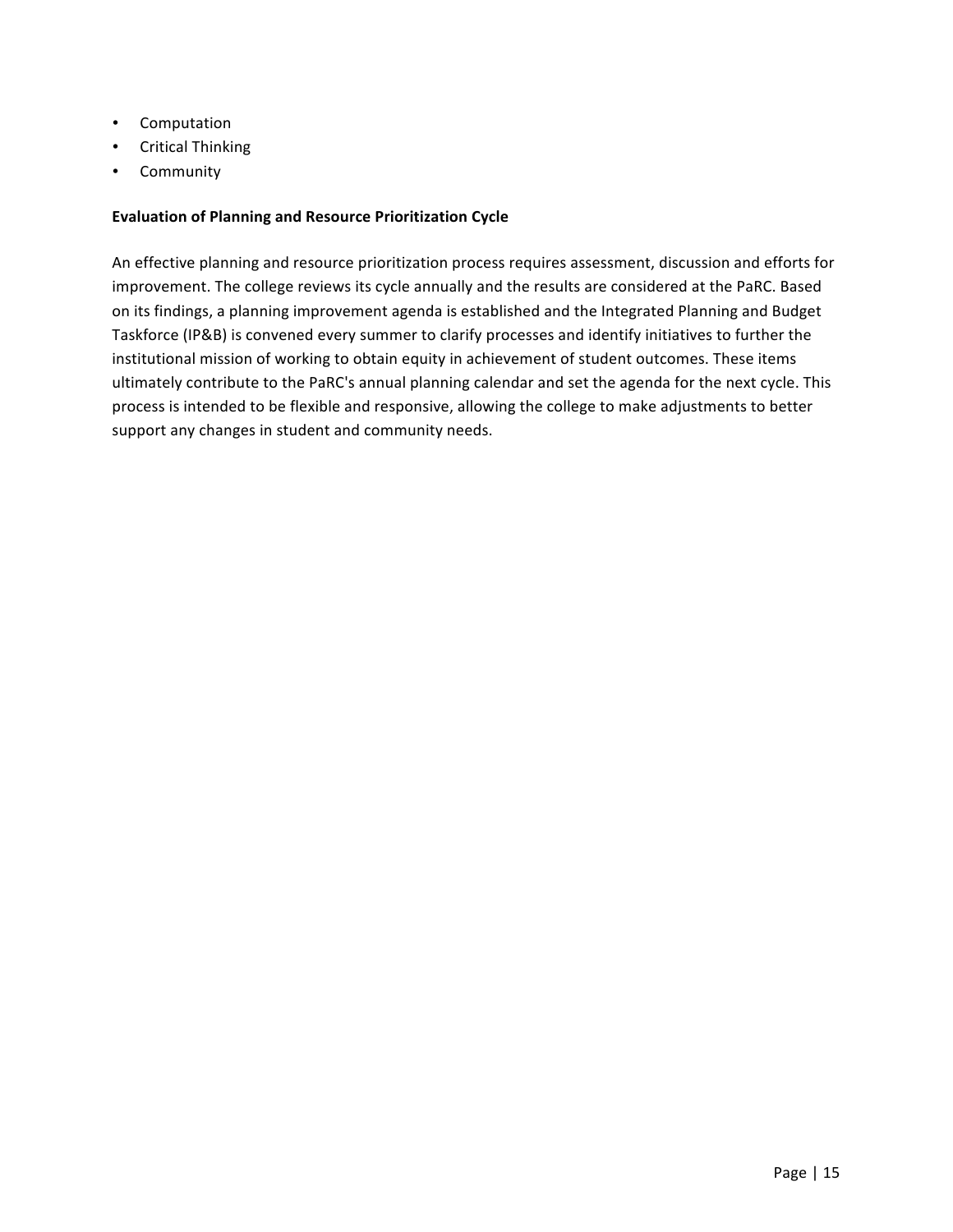## **EMP PLANNING: RELATED PLANS**

The EMP serves to support other district- and college-level plans, and these documents work together to meet student needs while addressing issues hindering student equity and success. These institutionallevel efforts involve both short-and long-term planning of instructional and student support initiatives, facilities and technology.

## **District Strategic Plan**

The 2010-2016 plan documents the priority the Foothill-De Anza Community College District places on student success and closing the achievement gap; specifically in providing high quality educational opportunity for all students and ensuring the availability of resources necessary for the district and colleges to accomplish this work. The district has begun the process of updating this plan, which should be completed in 2016-17.

## **College-Facilities-Plan**

The college is currently updating its Facilities Plan to ensure alignment with the EMP. The 2014 plan update describes how the college's campuses will continue to meet its educational mission, to serve changing needs and to support the projected enrollment. Some of the identified goals that especially relate to student equity and environmental sustainability include: 1) creating learning environments that support student equity strategies, and to support technology use that can be used to support equitable learning outcomes (face-to-face/online, on/off campus); 2) providing modern, flexible facilities to support emerging models of instructional and student services delivery as well as supporting continued use of current facilities through modernization and renovation;<sup>5</sup> and 3) maintaining sustainable landscape using water and energy conservation systems.<sup>6</sup>

A college-wide task force was convened with representation from all constituent groups and the Facilities Plan update will be completed in 2016. The task force's discussions center on the need to improve physical and technological accessibility to education, with better signage and pathways as well as increasing availability and maintaining currency with technological advances and developments. A significant portion of this conversation focuses on strengthening the quality and capacity for superior online'education.

 $<sup>5</sup>$  These efforts currently include the design of the Sunnyvale Center (to open Fall 2016), the renovation of the</sup> library (reopened Winter 2016) and efforts to replace portable buildings with permanent space. The Sunnyvale Center Master Plan will include more information about its role as a regional education provider and workforce center and initiatives that support student outcomes.

 $6$ The College Sustainability Management Plan provides more detail regarding activities that support environmental stewardship.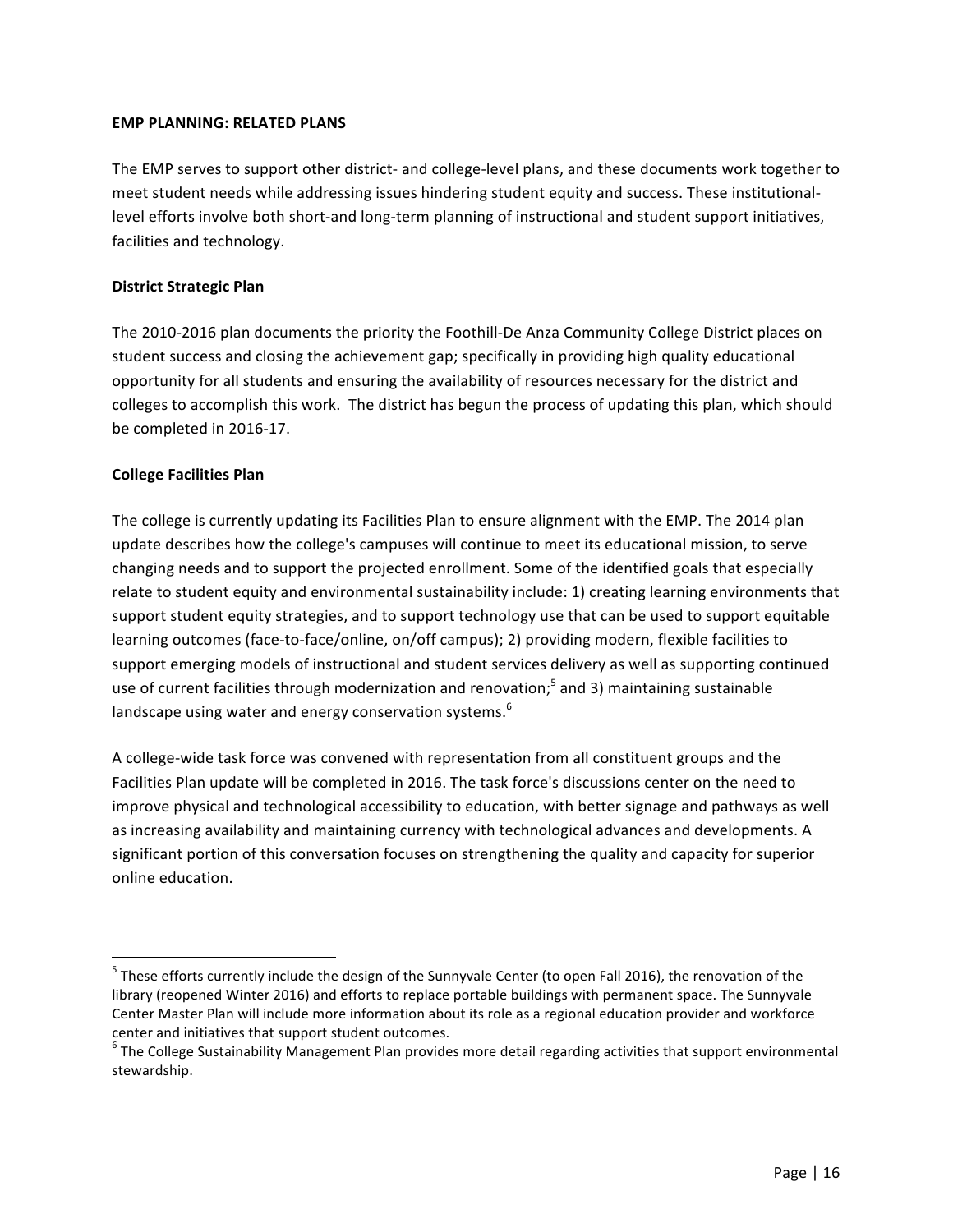Another key element of facilities planning will consider the Foothill College Sunnyvale Center (FCSC), opening in Fall 2016. The FCSC is being planned and programmed to support the EMP goals. The center's vision to advance the economic well-being of the region by serving employer training needs, developing a quality workforce and serving as a key player in local and regional workforce development initiatives considers its potential impact on promoting student equity and success, equipping people from diverse backgrounds with skills to close the growing achievement gap in Silicon Valley.<sup>7</sup> As such, the instructional and student services planning will focus on increasing access and success for underserved students in the careers and transfer pathways more represented and needed in Silicon Valley. In addition, the physical building is being constructed to LEED gold standards and able to support the most current teaching and learning technology.

# **College-Technology-Plan**

The 2015 plan update describes how technology is integrated with college-level planning, with emphasis on how its use should continue to be a part of a high-quality learning environment that supports student learning and success. A revised plan, which is currently being developed, focuses on the stewardship of technology resources in terms of campus functionality and efficient management, especially regarding the impact online (internet and web-based) learning will have on college planning and decisions about improving student access and success.

## **College-Student-Success-and-Support-Program-(SSSP)-Plan**

This plan, submitted annually to the state, outlines how the college intends to provide SSSP services, orientation, assessment and educational planning, services whose goal are to increase student access and success so that students can achieve their educational and career goals.

## **College Student Equity Plan**

An annual plan that identifies initiatives aiming to improve the achievement of student outcomes among population groups experiencing disproportionate impact. Particular emphasis is placed on attaining equitable outcome rates in areas such as course completion success, degree and certificate attainment and transfer.

 $<sup>7</sup>$  The Foothill College Sunnyvale Center's vision and mission are stated on the Foothill College Sunnyvale Center</sup> web page [http://www.foothill.edu/sunnyvale/vision.php].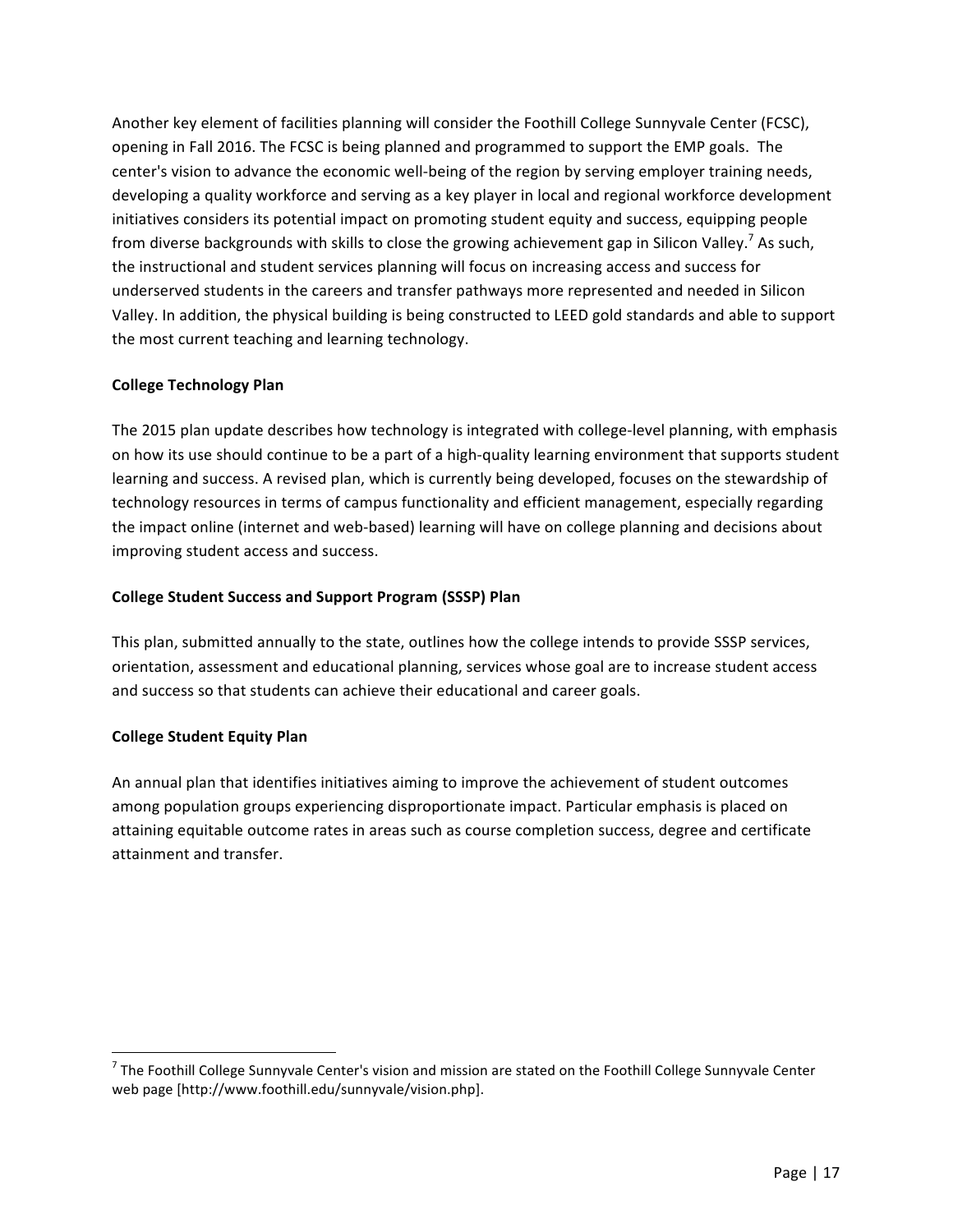## **EMP PLANNING: ENVIRONMENTAL SCAN**

As part of the process in identifying goals and strategies that strengthen student equity and success, Foothill College reviewed internal and external data, all of which provides an informed context to current student and community conditions. These data include those that provide a broader view, such as overall student characteristics and outcomes, along with individual student experiences and interactions with the college. Taken together, both types of information highlight trends and provide predictive value for planning.

This intentional approach acknowledges that student equity efforts should include: 1) local community trends; 2) current institutional successes and weaknesses, including identifying student groups experiencing disproportionate impact; and 3) student perspectives that provide insight on why and how current practices, policy or procedures may serve as obstacles to success. The resulting discussions' focused on the institution's strengths as well as areas where efforts and resources can and should be prioritized in the short-and long-term.

Using an equity and success framework/perspective with a conscious eye toward disproportionate impact, the environment scan focused on the following:

- Community Demographics
- Student Enrollment
- Student Success
- Labor Market Conditions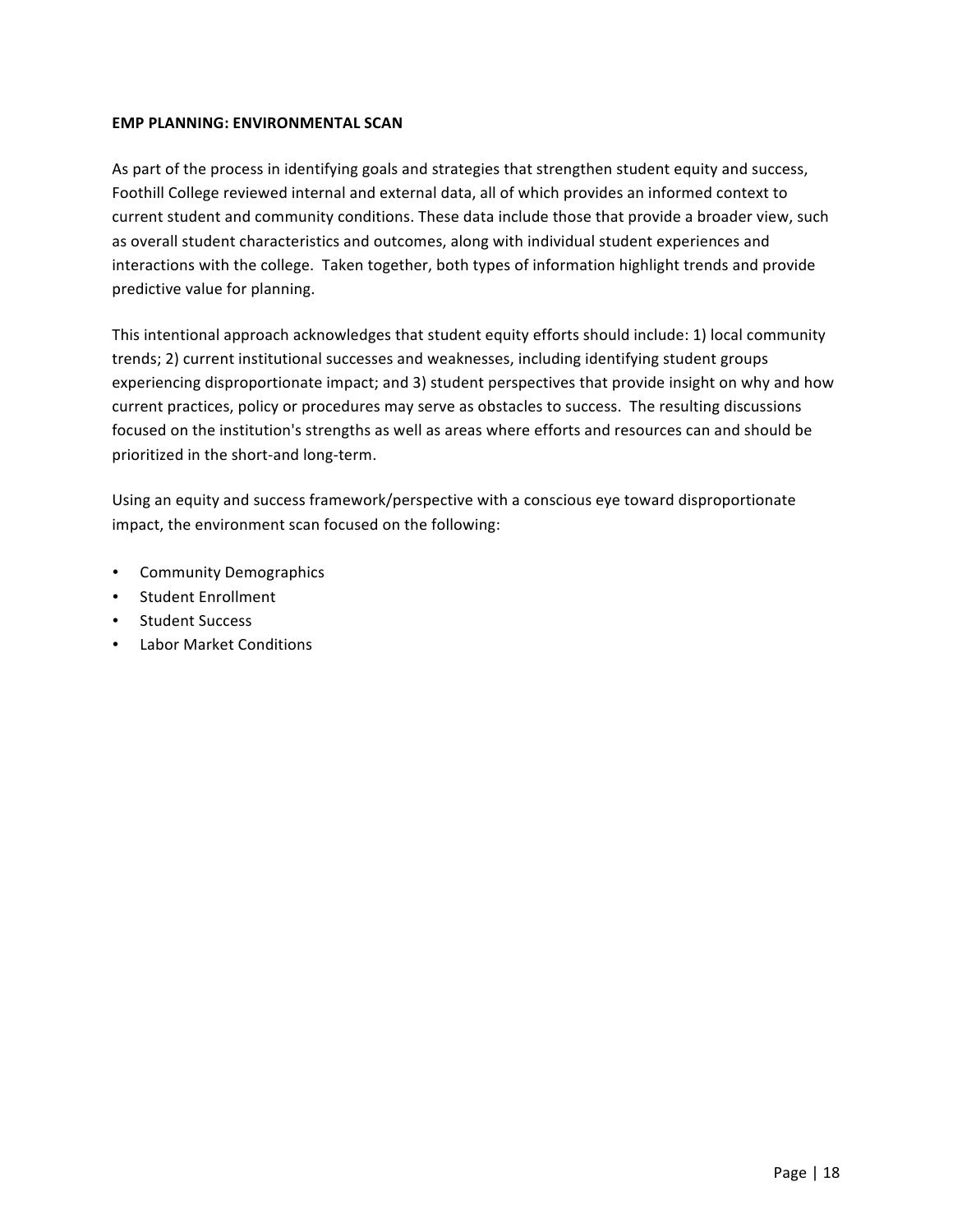## **Community-Demographics**

While community can be defined in many ways, Foothill College's discussion regarding population is bound by specific geographic contexts, which include Santa Clara County, the Foothill-De Anza service area and the enrolled students' residence.

Santa Clara County is projected to experience moderate 6% population growth between 2015 and 2022 (an increase of 115,102 individuals), which is a higher rate than the state-level projections (4%). Within the county, Milpitas is expected to increase at the greatest rate (13%). [ESMI]

Between 2014 and 2015, the population in the six cities served by the Foothill-De Anza Community College District (Cupertino, Los Altos, Los Altos Hills, Mountain View, Palo Alto and Sunnyvale) remained steady, with only Mountain View and Sunnyvale increasing by two- and one-percentage point(s) respectively. The overall population increase in this area was roughly 3,000 individuals. [CA Dept. of Finance]

Growth within the service area between 2015 and 2022 is anticipated to increase at a slightly lower rate compared to county projections (5% vs. 6%) with each service area city increasing in population ranging from two-percentage points (Los Altos) to six-percentage points (Mountain View, Sunnyvale). [EMSI]

In addition to the population growth rate at the county and the service area levels, other population characteristics considered include:

- Ethnicity
- Gender
- Age
- Income

# **Findings**

Asian and Latino populations are anticipated to represent the largest projected increases, as both groups already compose over 50% of the county population (from 62% to 64%). This trend is magnified among those ages 18 and older, as Asian and Latino adults are projected to experience a 13% and 14% increase in population between 2015 and 2022, while Whites will decrease by one percentage point (33% to 32%). [EMSI, CA Dept. of Finance]

• All ethnicities within the district service are projected to remain steady or increase between 2015 and 2022 with the exception of the White population, which will decrease in numbers in all six cities ranging from less than one-percentage point (Mountain View and Sunnyvale) to less than six-percentage points (Cupertino). The Asian population is anticipated to continue growing within the service area with a two-percentage point increase between 2015 and 2022. [EMSI]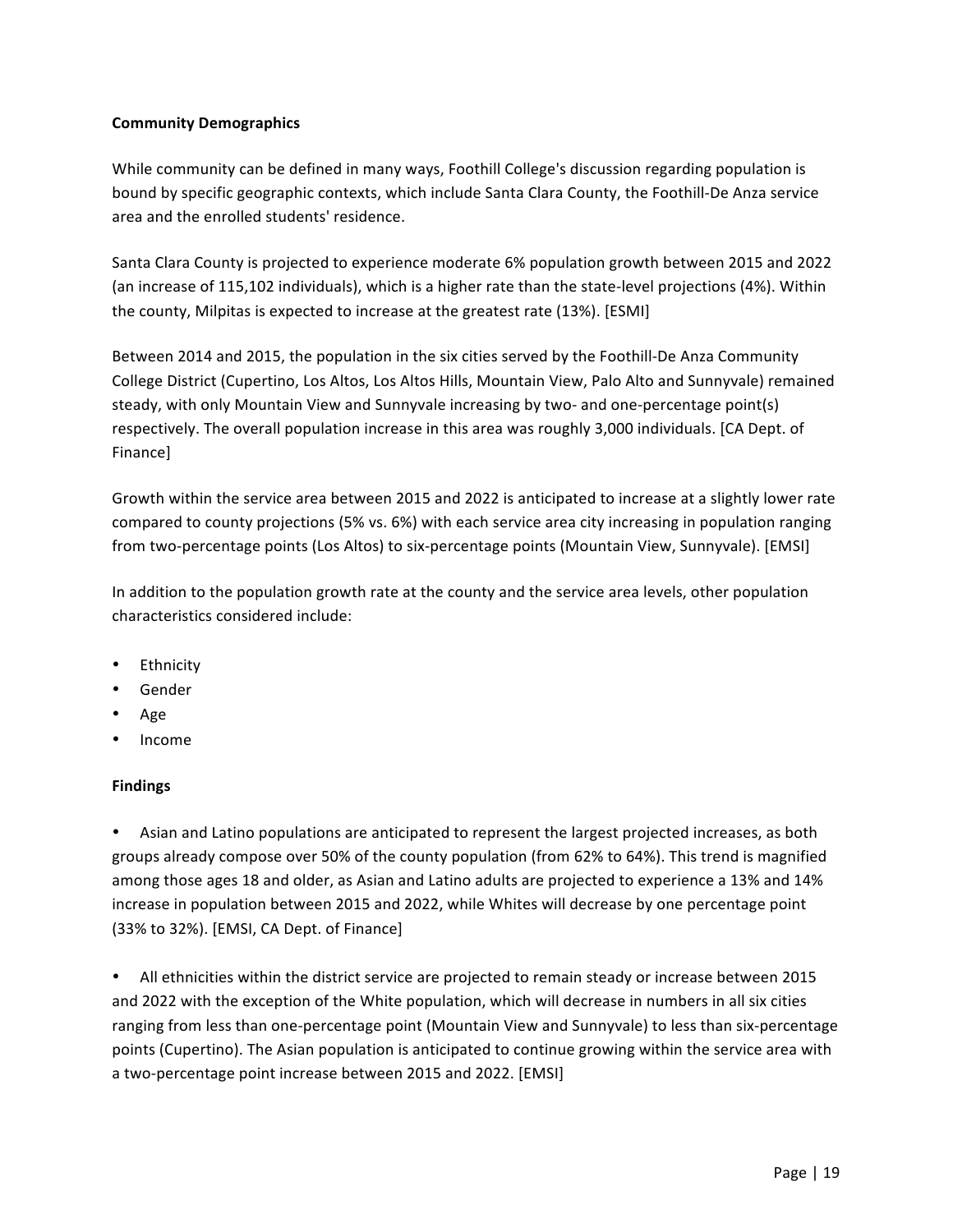• Projected population growth between 2015 and 2022 by gender is expected to continue on its current steady trend line with parity continuing between males and females (an increase of approximately 50,000 of each gender). [EMSI]

Growth in the older population among those who are age 60 and older is anticipated to increase by 25% between 2015 and 2022 (338,013 to 421,647). Higher growth is anticipated in Los Altos Hills (+5%) and Los Altos (+4%) compared to Mountain View and Sunnyvale (+3% each). As a percentage of the population, those aged 60 and older will represent 38% of Los Altos Hills but only 20% of Mountain View by 2022. [EMSI, CA Dept. of Finance]

There is less anticipated growth among those age 19 and younger, which is projected at a threepercentage point increase between 2015 and 2022 (487,630 to 504,461). California projections are more conservative, suggesting that the growth among those ages 17 and younger could decrease by onepercentage point; as such, the number of high school graduates in the county is anticipated to increase by only about 1,000 students. [EMSI, CA Dept. of Finance]

• The median income for Santa Clara County between 2010 and 2014 was \$93,854, which was 53% higher than the state median (\$61,489). Within the college's service area, the median income between 2010 and 2014 was higher than the county median (\$141,116 vs. \$93,854). [United States Census Quick Facts: http://www.census.gov/quickfacts/table/PST045215/00]

Nearly 30% of Silicon Valley lives below the sub-sufficiency standard, the amount of income necessary to meet basic needs without public subsidies or private/informal assistance. [Silicon Valley' Index'2015]

# **Observations**

Anticipated enrollment among traditional high school graduates may not increase between 2015 and 2022 as the potential participation rate among this population group may decrease in total numbers.

• Increases in the senior population may affect course offerings, perhaps increasing emphasis on noncredit, community education, skills building or advanced technical training.

• The growing income disparity and populations living at sub-standard levels suggests that increasing access and opportunity will continue to be a component in equity efforts.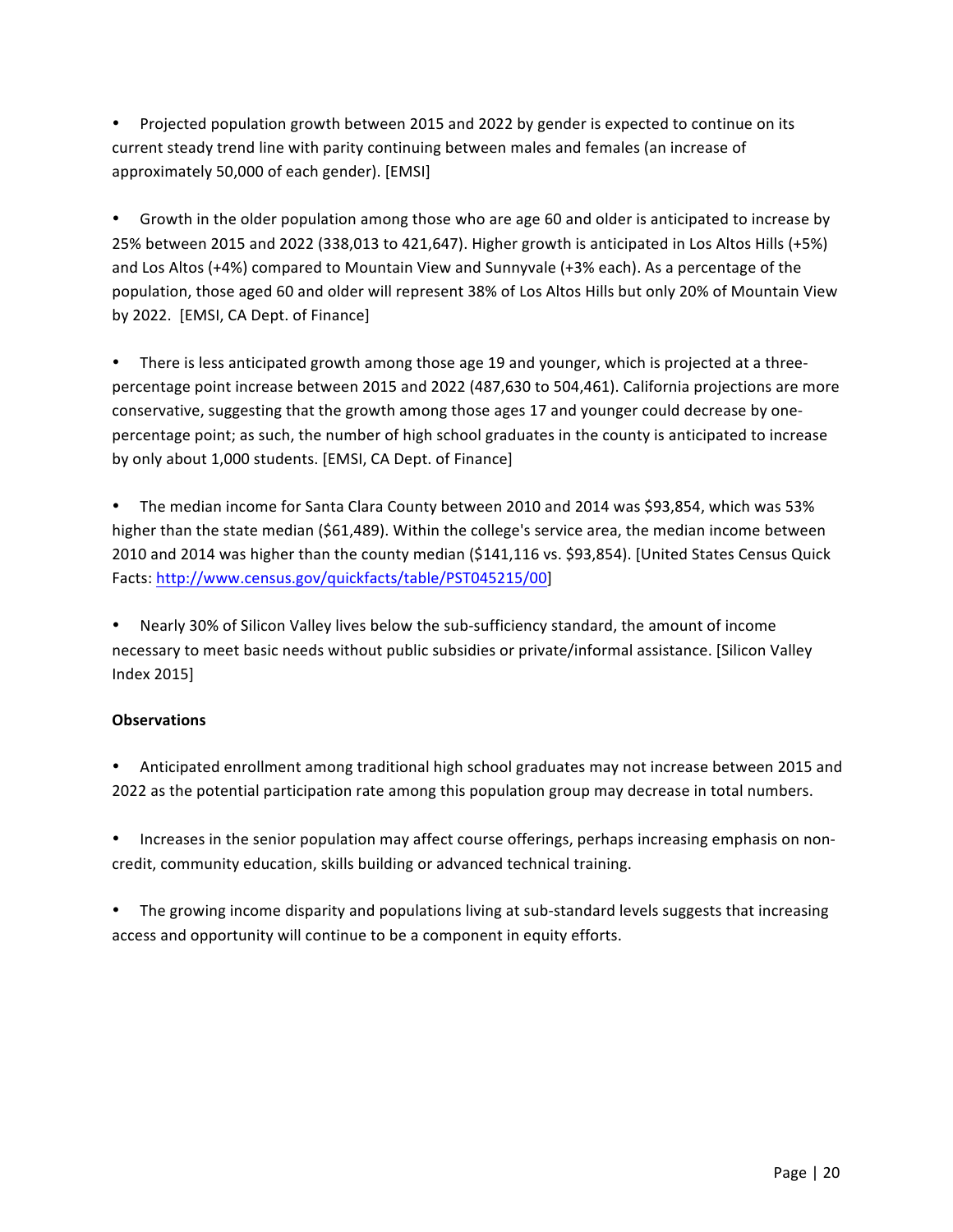### **Student Enrollment**

Foothill College's reputation in preparing students to earn associate degrees; transfer to four-year institutions; gain basic skills mastery; and success in high-wage, high skill occupations entices student enrollment from inside and outside the service area. At least 70% of students have their permanent residence outside the service area, indicating that the college's programs are attractive to the greater Bay Area community and demonstrate the important role the institution plays in providing access to opportunity.

After statewide changes in enrollment and course policies were enacted five years ago, student enrollment seems to have stabilized as suggested by the 2013-14 and 2014-15 figures (28,238 and 28,279). To address the overall and full-time equivalent student (FTES) enrollment decline, multiple strategies were employed. The college increased offerings in general education, non-credit and online. Between Fall 2010 and Fall 2014, non-credit enrollment increased from 1,566 to 4,389 students (+180%), and online enrollment grew from 7,524 to 10,464 (+39%). [FHDA IR&P] The establishment of an additional summer session appeared especially suited for the online instruction method, enrolling many first-time students.

Increasing numbers of students are enrolling with full-time status (attempting ≥12 units) and the percentage of those earning 12 units or more a quarter rose from 19% to 26%. Foreign international students representing over 100 countries currently compose 12% of the student population, which has increased by four-percentage points between Fall 2010 and Fall 2014. [FHDA IR&P]

## **Findings**

- Latino student enrollment grew between 2010-11 and 2014-15 by seven-percentage points (15% to 22%) while Whites decreased by six-percentage points (40% to 34%). As of 2014-15, 25% of the population identified as Asian, while the remaining students self-reported as African American (4%), Filipino (3%), Pacific Islander (1%) and Unknown (7%). [FHDA IR&P]
- The gender gap appeared to narrow between 2010-11 and 2014-15 as males increased from 45% to 48% of total student enrollment. [CCCCO Data Mart]
- Between 2010-11 and 2014-15, the percentage of students age 50 and older decreased from 15% to 7%, which can be attributable to the state changes to the course repeatability rule. [CCCCO Data Mart]
- One-fourth of Foothill College students identify as low income (annual income of less than \$25,000), an income rate that is certainly below the sub-sufficiency standard, which underrepresents the needs and challenges faced by families in an area where the average price of a home approaches one million dollars. [FHDA IR&P]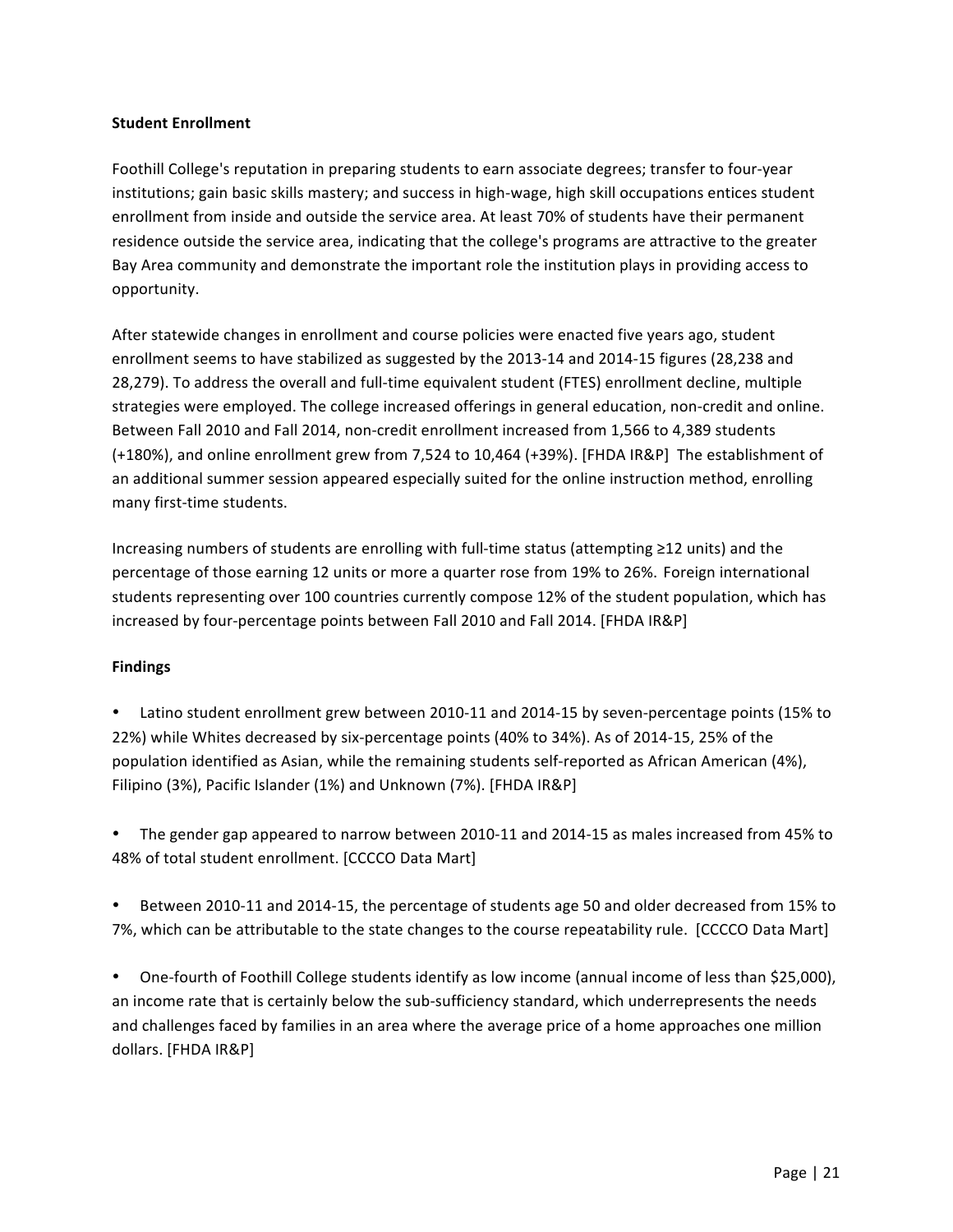## **Observations**

• Increasing enrollment from outside the service area suggests the importance of expanding outreach efforts as well as sustaining existing strategies within the service area.

• While online course growth prevented an even steeper decline in enrollment trends; the increased offerings demonstrate an area of student need that continues to be addressed by the college. Participation in the state's online education initiative (OEI) also signals institutional commitment to ensuring educational access to all students (locally and statewide).

• Student enrollment trends suggests the college will need to remain flexible in recognizing shifting student needs and responding to them, especially as more students are younger, enrolled full-time and registering for online courses. Additionally, efforts should continue regarding increasing enrollment about underrepresented populations, such as Veterans, Vietnamese and Asian Indian students.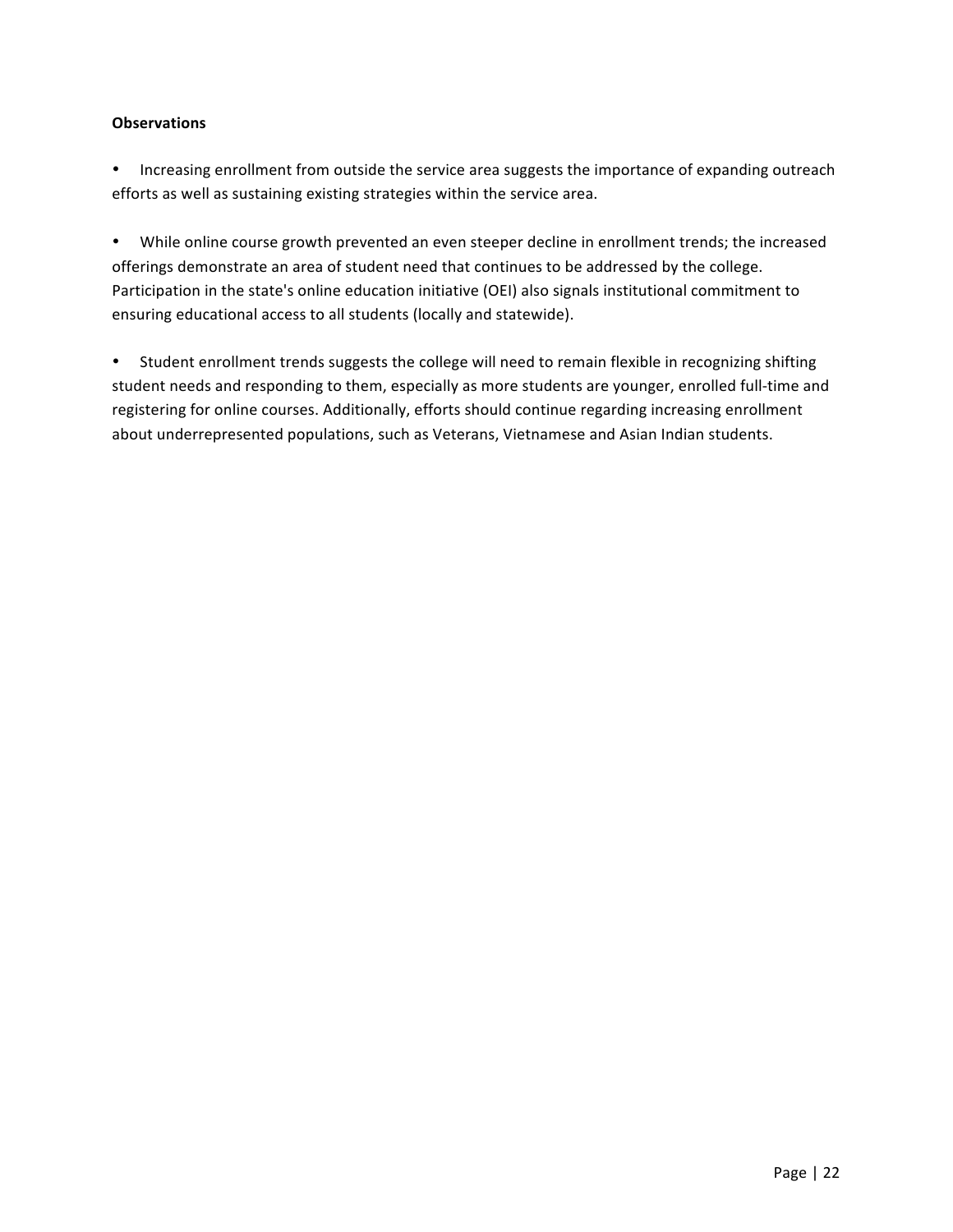#### **Student Success**

Foothill College is mindful that many of its students come from socially, economically and educationally underserved and underrepresented backgrounds. To achieve comparable outcomes rates, the institution's policies, procedures and practices need to address the imbalance between those who come from resource-rich and resource-poor environments so that all students can fully engage and participate in their educational experience. Adopting this equity lens ensures that while all populations are supported in the achievement of their educational goals, college planning efforts need to vary and be focused depending on student needs. These initiatives are cognizant of the complexity and layered nature of the challenges where there is no singular solution to strengthen student equity and success.

The following outcomes have been prioritized by the college due to the sizeable achievement gaps' displayed among the student population groups:

- Successful Course Completion Rates
- **Basic Skills and ESL Completion Rates**
- **Degree and Certificate Completion Rates**
- **Transfer Rates**

# **Findings**

African American, Latino and low income students are the groups that experience the greatest level of disproportionate impact across many of the student outcome measures, with achievement gaps greater than 10% when compared to the overall student population (e.g. course completion, degree/certificate completion, transfer rates). [CCCO Data Mart; Student Success Scorecard]

Online course success among all student populations demonstrate lower completion rates when' compared to face-to-face and hybrid courses with achievement gaps ranging from 5% (Asians) to as high as 15% (African Americans). [CCCCO Data Mart]

• Students who are underprepared for college are less likely to attain a degree, certificate or transferrelated outcome compared to prepared students.<sup>8</sup> Among the 2008-09 cohort who were tracked for six years, less than half of the underprepared students achieved one of these completion outcomes compared to almost two-thirds of prepared students (47% vs. 63%). [Student Success Scorecard]

 $8$  Student preparation is determined based on the lowest course attempted in Math and/or English within the first three years of enrollment. If course is below college level, then the student is underprepared. [Student Success Scorecard]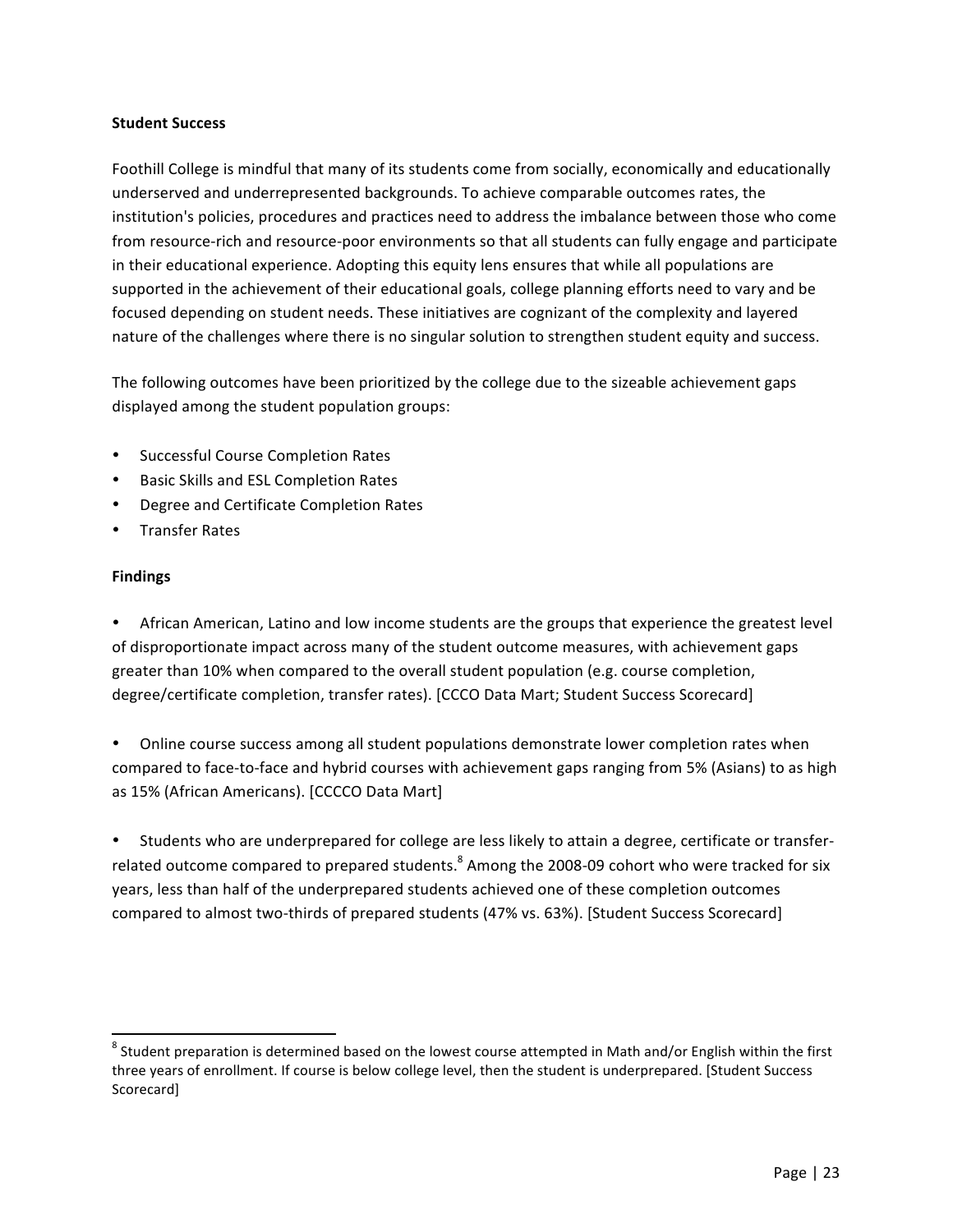# **Observations**

• Addressing the achievement gap remains a priority for the college as most rates have remained fairly consistent and not changed over the past five years. These efforts should focus on the different issues and needs between online and face-to-face/hybrid instruction and support.

• Efforts dedicated to increase and improve student support and engagement should be prioritized. Opportunities to increase student leadership and campus participation can also help create stronger support networks for students. [EMP Retreat/Workshop, Spring 2015]

• Student support services will continue to be refined to be responsive to student needs.

• Initiatives supported by the college planning and resource prioritization process will be sensitive to groups experiencing disproportionate impact, recognizing that these student populations may vary depending on the outcome.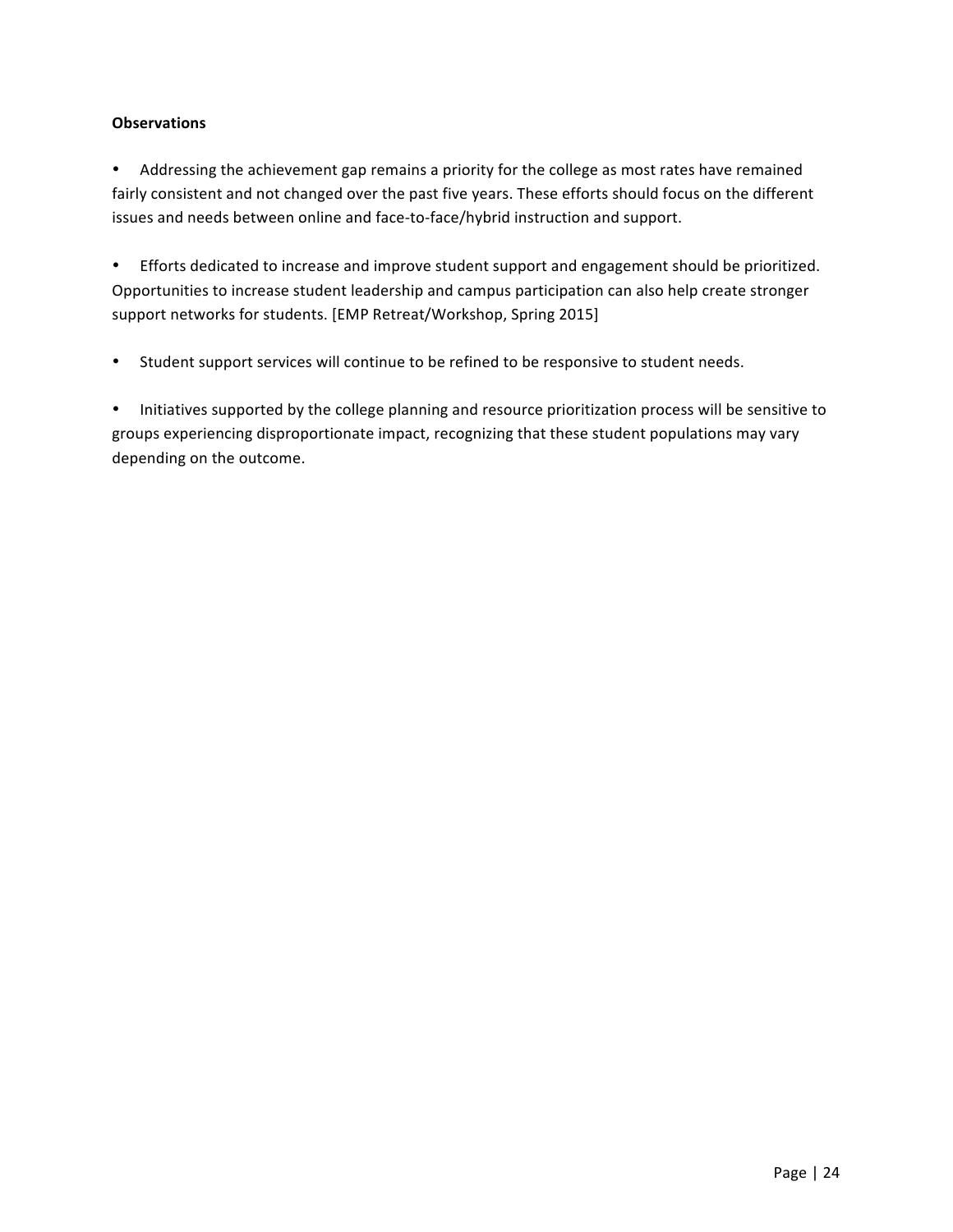## **Labor-Market-Conditions**

With its strong career technical education (CTE) offerings, including the apprenticeship and allied health programs, Foothill College is prepared to be responsive to changing community needs. The FCSC is one example of how the institution will contribute to the economic well-being Silicon Valley by partnering with other educational entities and leveraging resources to enhance student learning and preparation for the workforce. A review of the labor market and growing industries ensure that the institution is strategically placed and continues to play a pivotal role in maintaining and developing programs, teaching skills that lead to professional success.

## **Findings**

The college contributes to the growing economy as the district activities are estimated as adding over 1,600 jobs to the county and having a total economic impact of over \$170 million. [Hanover'] Research: The Economic Impact of FHDA on Santa Clara County, December 2014]

Students who complete their career technical education program earn on average an increase of \$12.83/hour from \$22.56/hour to \$34.70/hour. Those who are skill builders and complete their training prior to earning a certificate or degree also experience an increase in their hourly earnings, from \$26.17' to \$32.39.4 [Career Technical Education Outcomes Survey, 2013-2015]

Between 2015 and 2022, Santa Clara County is projected to remain on a growing trend in the number of full-time and part-time jobs available increasing by 11-percentage points from 1.13 to 1.26 million jobs. [EMSI]

Healthcare services, especially for the elderly and those with disabilities, is expected to continue to grow, expanding the number of jobs in the county by 42% between 2015 and 2022. Specific occupations include personal/home health aides, social service assistants and support positions with HMO Medical Centers. The Information/Technology services is another industry that should also experience an increase in jobs (22%). This area includes research analysts, software developers, sales representatives, as well as computer and information systems managers. [EMSI]

Steady growth is expected to continue in the Silicon Valley technology sector and while employment rates increased among occupations at all skills levels, middle-wage, middle-skill positions, which community colleges are especially suited to training, have not experienced the same percentage change increase (+11%) compared to high-wage, high-skill (+13%) or lower-skill positions (+17%). [Silicon Valley Index'2015]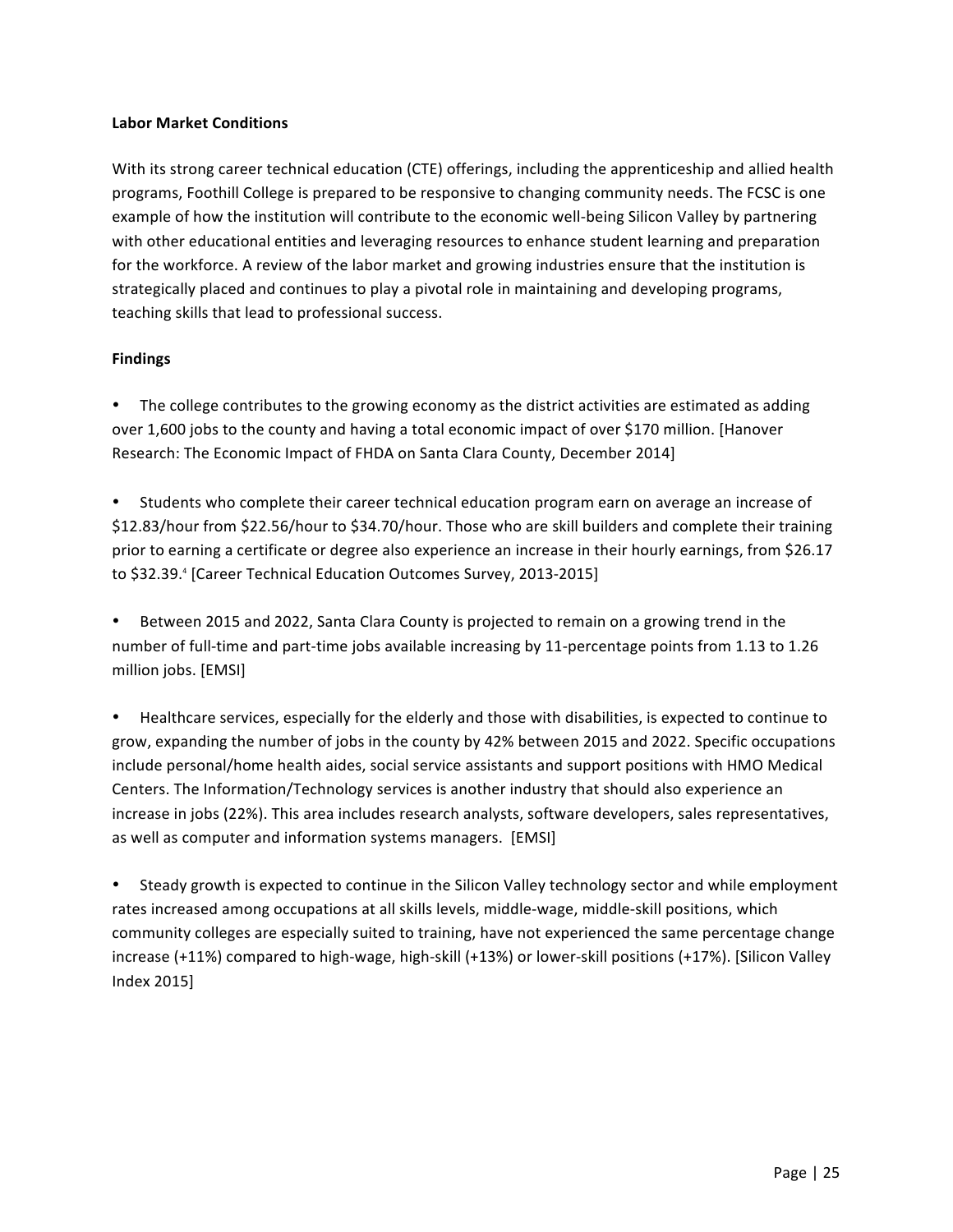## **Observations**

• Allied health programs remains a potential area for growth as the rise in the older population continues, driving demand in health care and social support services and increasing employment opportunities.

• Despite the increasing trend in the number of middle-wage, middle-skills occupations in Silicon Valley, these positions represents a decline as part of all employment (-3%), suggesting that opportunities for the college to provide advanced or tiered education and training may emerge.

• Support for entrepreneurship and small business development continue to be areas where the college should provide education and skills mastery. [Community focus groups, April 13, 2015]

• Given the competitive Silicon Valley work environment, students will need professional development beyond academic and technical skills and knowledge to include: 1) personal management skills, 2) communication skills, 3) interpersonal skills, and 4) adaptability skills. [Community focus groups, April 13, 2015]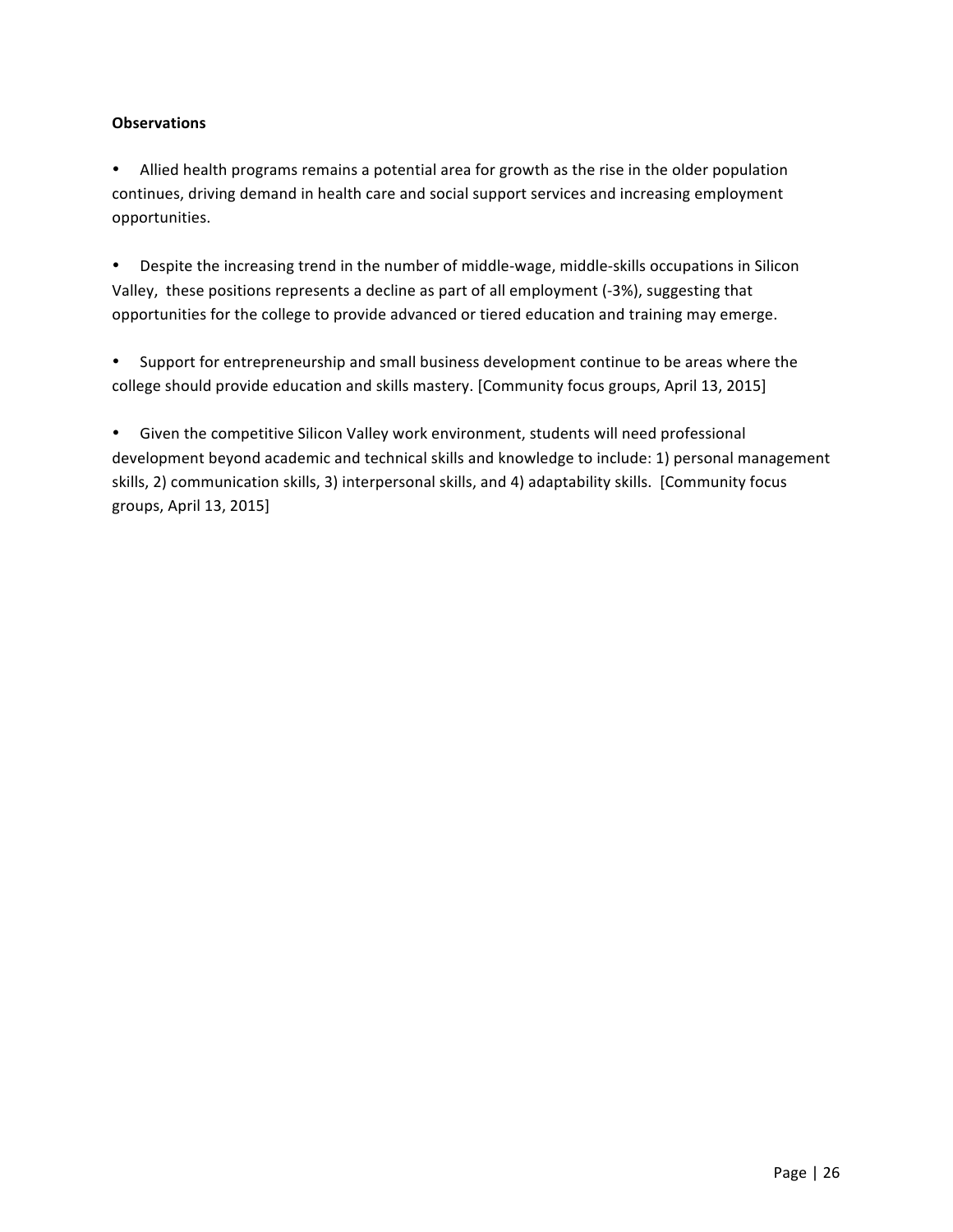## **EMP PLANNING: ENVIRONMENTAL SCAN SUMMARY**

The context provided by the environmental scan highlights some key observations that inform which institutional goals and strategies are prioritized by the college.

Foothill College may play a pivotal role in ensuring access and opportunity to improve income, especially given the growing income disparity within Silicon Valley. Efforts to develop partnerships and pathways with business and industry can increase students' skills sets and produce more students matching the needs of local employers. Strengthening the pathway to transfer by collaborating with K-12, adult education and four-year institutions can also contribute to developing a quality workforce who participates in higher-wage, higher-skill positions. These efforts should be inclusive and consider how the college's employees can also benefit.

• Enrollment management may need to consider multiple and varied approaches to instruction and student services, as data trends suggest that traditional face-to-face instruction over 12-weeks is not the only way to meet all student needs and goals. While the college has been innovative in adopting online (web-based/internet) instruction, initiating an early summer session that overlaps with spring quarter, offering short-term and term-spanning courses, there is opportunity to strengthen and improve, as well as explore other possibilities.

• Enrollment data trends indicate an increase in students who view their Foothill College educational experience as part of a longer pathway and the college's instruction and support services should reflect this perspective.

• Community education should be a priority as the county and service area population continues to age.

Applying an equity perspective toward student outcomes maintains the focus on supporting all students in achieving success and accomplishing their educational goals. Otherwise, any increases in student success may not address or improve those disproportionately impacted groups, which have been identified by institutional data.

The improving economy within the competitive local work environment is suggestive for the college to consider how to maintain its own employee engagement and participation so that institutional direction and leadership continues and is sustainable.

While the state funding and budget has improved during the past five years, the college should be mindful of the impact any changes in the economy can have on its institutional planning and resource prioritization process. Continued efforts to engage stable and sustainable funding as well as the effective management of existing resources should be prioritized.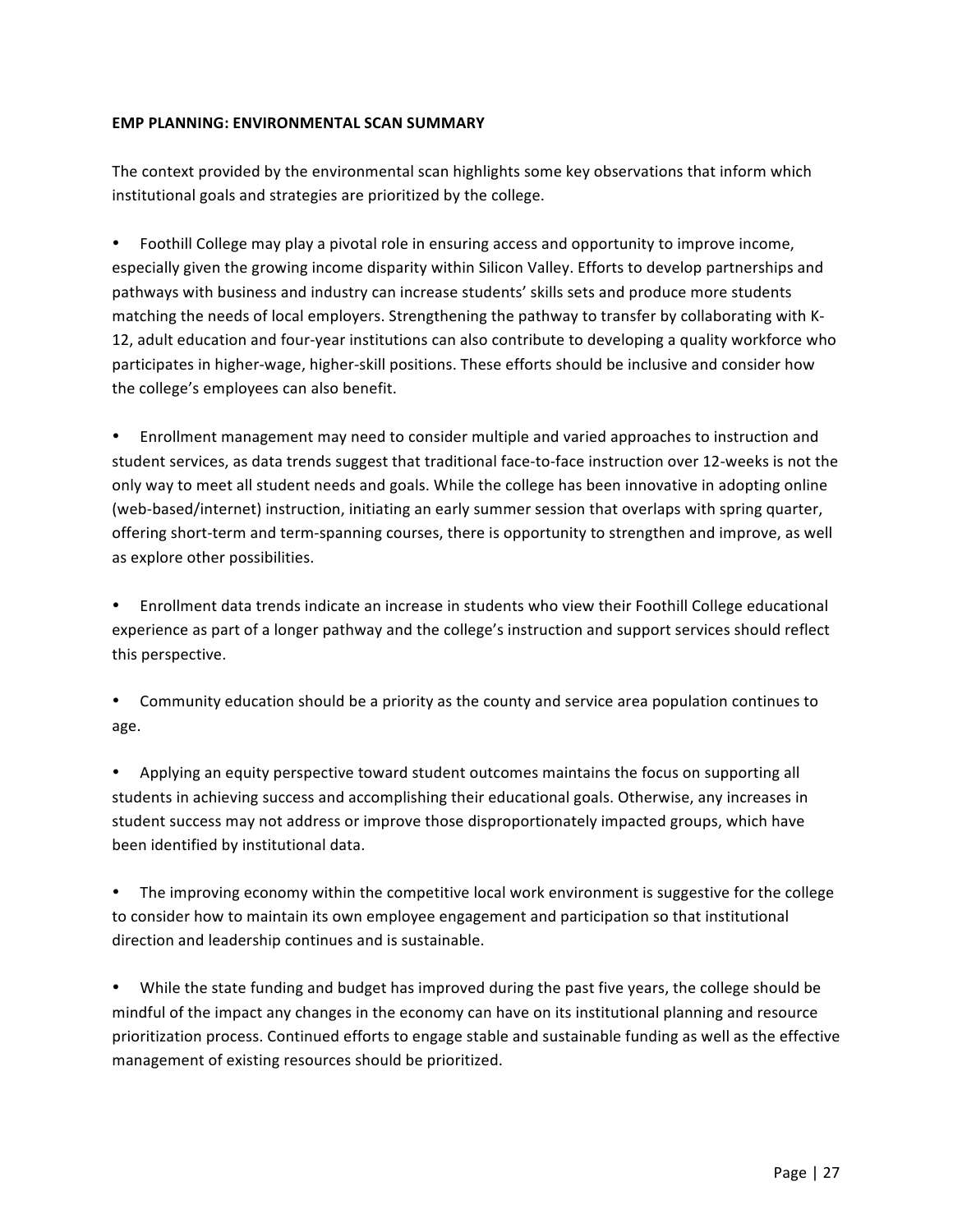## **EMP-GOALS**

These goals are approached in a way that exemplifies Foothill College's culture of innovation and *problem%solving,%with%emphasis%on%eliminating%disproportionate%impact%among%student%groups:*

### **Goal A: EQUITY**

Create a culture of equity that promotes student success, particularly for underserved students.

## Goal A: Strategies

A1. Implement activities to improve achievement of student outcomes among those population groups experiencing disproportionate impact.

A2. Reduce barriers and facilitate students' ease of access across the District and region.

A3. Enhance support for online quality and growth for (internet/web-based) instruction and student services.

A4. Collaborate with K-12, adult education and four-year institutions in ways that serve students and society.

A5. Partner with business and industry to prepare students for the workforce.

### Goal A: Potential Key Performance Measures

- High School participation rates [California Department of Education Data Quest; FHDA IR&P]
- Online (internet/web-based) course enrollment and success rates [CCCCO Data Mart]
- Wage earnings (before and after taking classes) [CTE Outcomes Survey]
- Partnership list [Workforce workgroup]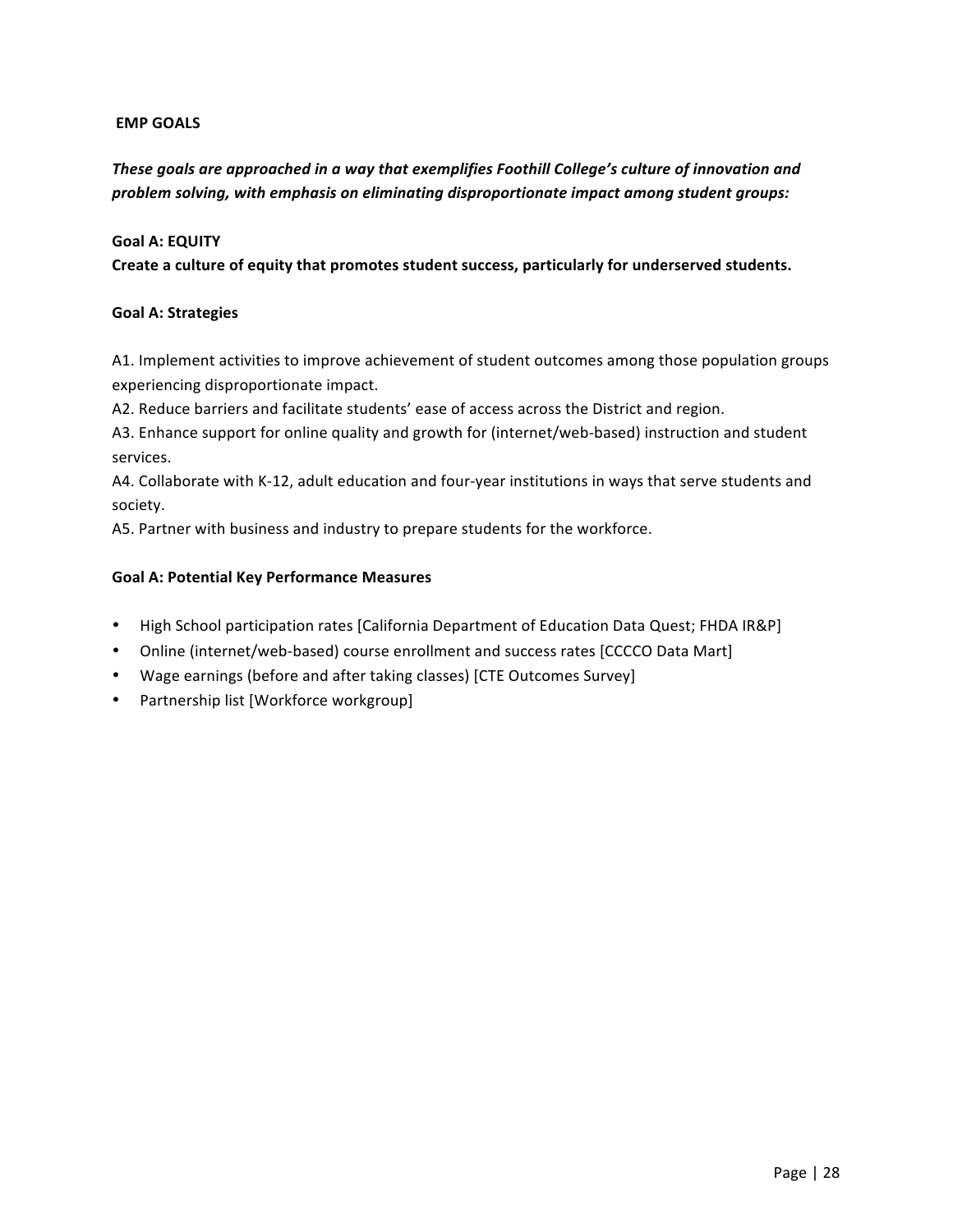## **Goal B: COMMUNITY**

Strengthen a sense of community and commitment to the College's mission; expand participation from all constituencies in shared governance.

## Goal B: Strategies

B1: Encourage student participation in leadership and activities outside the classroom (including) service/work-based learning) that engages students with the College and the community.

B2: Provide better onboarding, support and professional development for all college employees.

B3: Encourage employee participation in leadership and activities that engages them with the College and the community.

B4: Promote consistent and clear communication in order to create a more informed, cohesive and engaged'community.

B5: Increase lifelong learning opportunities for our community.

B6: Promote decision-making that respects the diverse needs of the entire college community.

# Goal B: Potential Key Performance Measures

- Governance Survey [FHDA IR&P]
- Professional Development Survey [FHDA IR&P]
- Community College Survey of Student Engagement [CCSSE]
- Community Education course offerings and enrollment [FH Workforce Development and Institutional Advancement]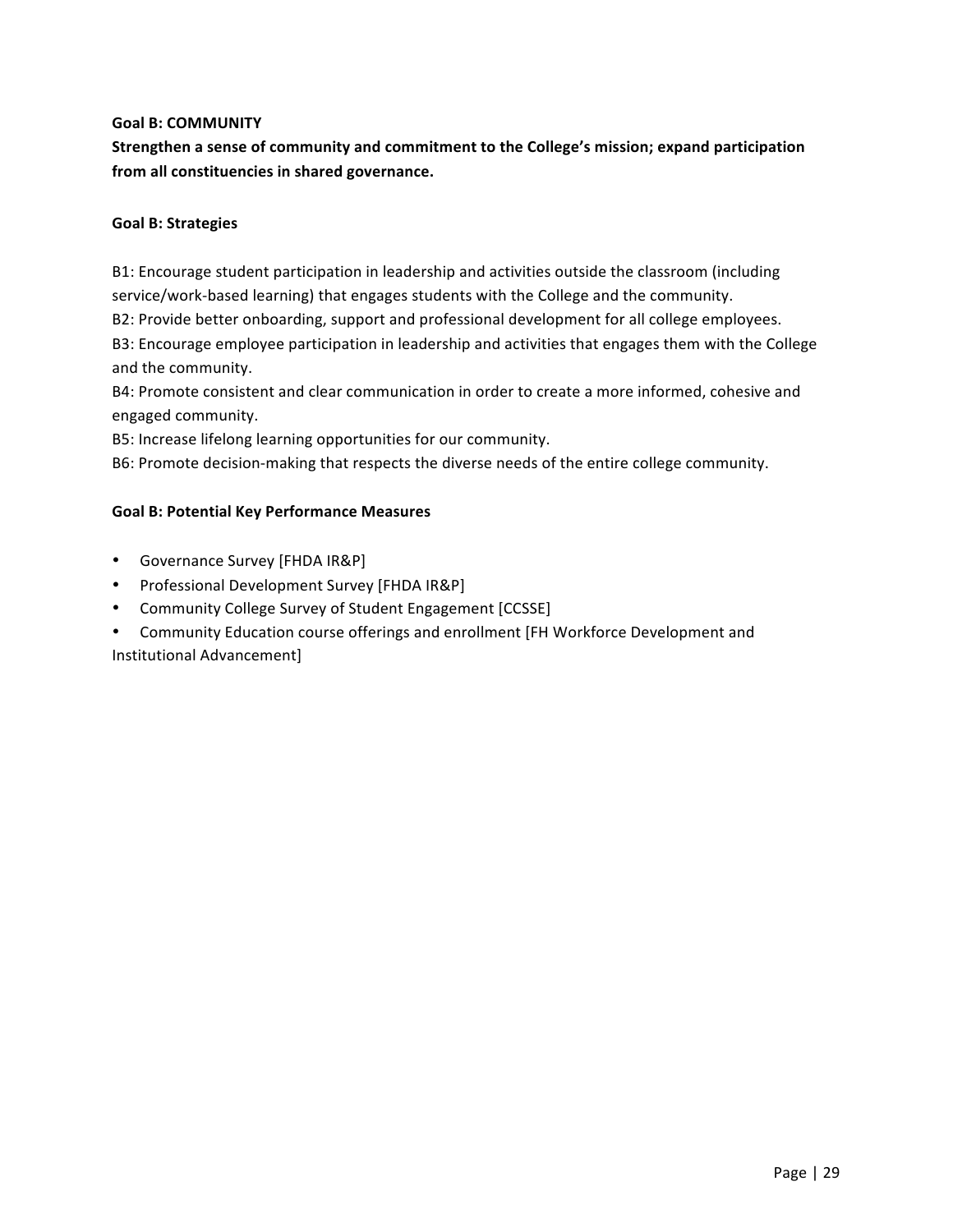# Goal C: IMPROVEMENT AND STEWARDSHIP OF RESOURCES

Recognize and support a campus culture that values ongoing improvement and stewardship of **resources.-**

## **Goal C: Strategies**

C1. Increase advocacy at the state level, increase grants and private donations to secure stable and sustainable funding and manage college resources strategically.

C2. Expand college practices and initiatives to support environmental stewardship.

C3. Employ data-driven decision-making.

## Goal C: Potential Key Performance Measures

- Sustainability Management Report Card [College Sustainability Management Plan]
- Governance survey [FHDA IR&P]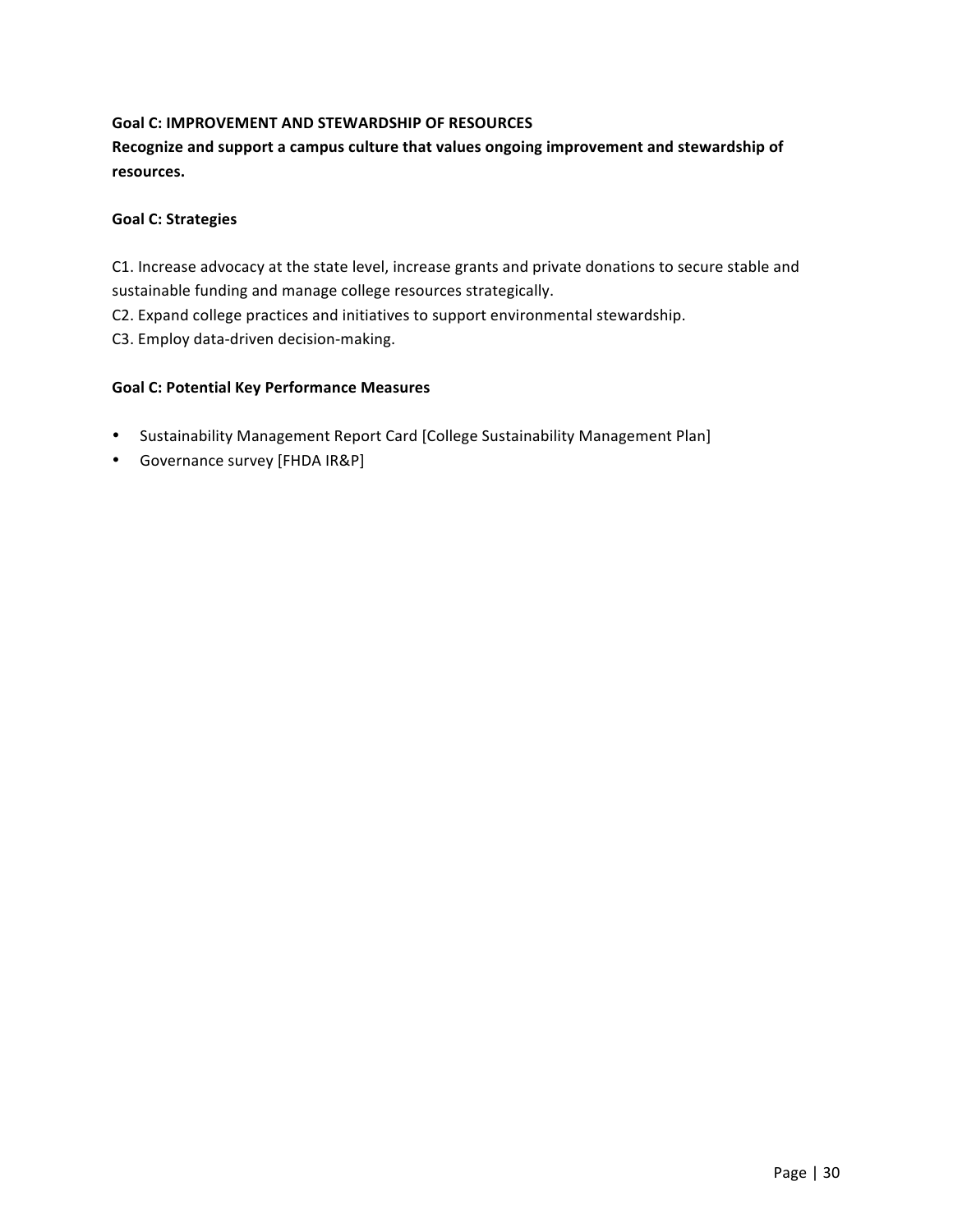### **INSTITUTIONAL KEY PERFORMANCE MEASURES**

The following key performance indicators will not only inform college planning and resource prioritization but, more importantly, determine whether progress is being made in strengthening student equity and success. Support for this data-driven approach, one that establishes baselines and benchmarks, was one of the themes emerging from the EMP process. By being overt about the measures reviewed, college dialogue regarding institutional priorities is transparent and encourages increased campus participation about areas of continuing need and opportunities for improvement. As these success rates are reviewed annually, the standards and goals for these measures may change and evolve to reflect and demonstrate the college's responsiveness to the students being served.

| Measure                   | Definition              | <b>Current Rate</b> | Standard <sup>9</sup> | Goal $\overline{10}$ | Planning              |
|---------------------------|-------------------------|---------------------|-----------------------|----------------------|-----------------------|
|                           |                         |                     |                       |                      | Linkages              |
| Successful                | Percentage of           | 76%                 | 57%                   | 77%                  | EMP; IEPI;            |
| Course                    | students who earn a     |                     |                       |                      | Accreditation         |
| Completion <sup>11</sup>  | grade of "C" or better  | (African American   |                       | (decrease gap        | Annual Report;        |
|                           | or "credit" in the fall | gap: -15%; Latino   |                       | among                | <b>Student Equity</b> |
|                           | term; emphasis on       | gap: -7%; low       |                       | disproportionately   | Plan                  |
|                           | eliminating             | income gap: -       |                       | impacted groups      |                       |
|                           | disproportionate        | 10%)                |                       | by 3 percentage      |                       |
|                           | impact among African    |                     |                       | points)              |                       |
|                           | American, Latino and    |                     |                       |                      |                       |
|                           | low income students     |                     |                       |                      |                       |
| <b>Basic Skills</b>       | Percentage of credit    | 43%                 | 35%                   | 46%                  | <b>EMP</b> ; Student  |
| Completion:               | students tracked for    |                     |                       |                      | <b>Equity Plan</b>    |
| Mathematics <sup>12</sup> | six years who started   | (African American   |                       | (decrease gap        |                       |
|                           | as first time students  | gap: -23%; Latino   |                       | among                |                       |
|                           | below transfer level in | gap: -6%; low       |                       | disproportionately   |                       |
|                           | math and completed a    | income: gap -6%)    |                       | impacted groups      |                       |
|                           | college-level math      |                     |                       | by at least half)    |                       |
|                           | course; emphasis on     |                     |                       |                      |                       |
|                           | eliminating             |                     |                       |                      |                       |
|                           | disproportionate        |                     |                       |                      |                       |
|                           | impact among African    |                     |                       |                      |                       |

 $9$  Standards are defined as minimum standards of student achievement that institution deems acceptable; dropping below the minimum on any measure would necessitate a college action plan. Some measures and their standards are included in the annual report submitted to the accrediting commission. The methodology applied

calculates a 75% achievement rate based on the current rate (for most measures).  $^{10}$  Goals are aspirational benchmarks that the college will work towards to achieve; some measures and their goals are included in the Institutional Effectiveness Partnership Initiative framework of indicators and submitted to the California Community College Chancellor's Office (CCCCO). The methodology applies calculates a three-percentage point increase from the current rate (for most measures).<br><sup>11</sup> Source: CCCCO Data Mart, Fall term course success rates (2012, 2013, 2014).

<sup>&</sup>lt;sup>12</sup> Source: Student Success Scorecard, Remedial Mathematics momentum point (2008-09 cohort).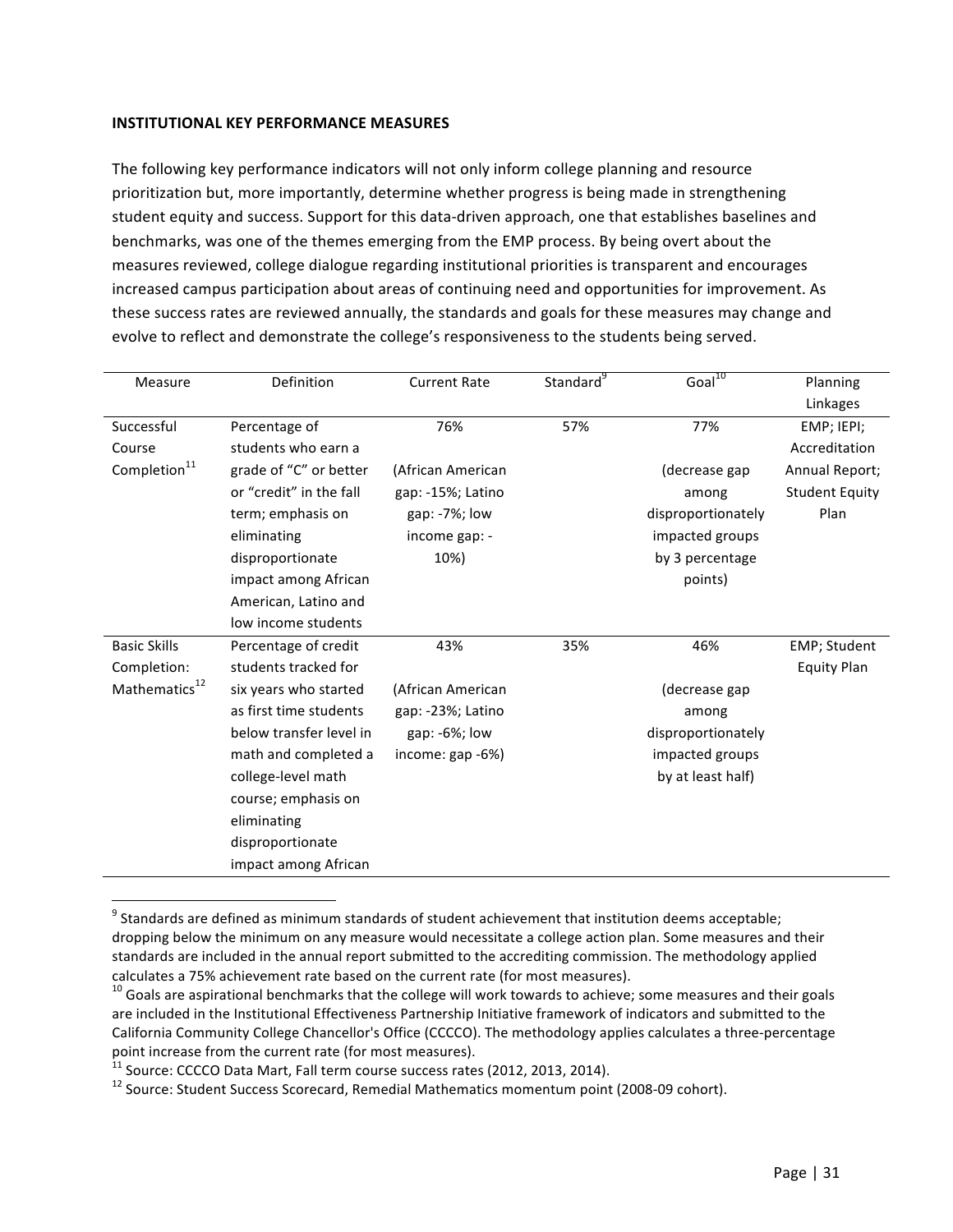| Measure                  | Definition              | <b>Current Rate</b> | Standard <sup>9</sup> | Goal <sup>10</sup> | Planning              |
|--------------------------|-------------------------|---------------------|-----------------------|--------------------|-----------------------|
|                          |                         |                     |                       |                    | Linkages              |
|                          | American, Latino and    |                     |                       |                    |                       |
|                          | low income students     |                     |                       |                    |                       |
| <b>Basic Skills</b>      | Percentage of credit    | 56%                 | 41%                   | 59%                | EMP; Student          |
| Completion:              | students tracked for    |                     |                       |                    | <b>Equity Plan</b>    |
| English <sup>13</sup>    | six years who started   | (African American   |                       | (decrease gap      |                       |
|                          | as first time students  | gap: -19%;          |                       | among              |                       |
|                          | below transfer level in | Filipino/Pacific    |                       | disproportionately |                       |
|                          | English and completed   | Islander gap: -     |                       | impacted groups    |                       |
|                          | a college-level English | 13%; low income     |                       | by 3 percentage    |                       |
|                          | course; emphasis on     | gap: -7%)           |                       | points)            |                       |
|                          | eliminating             |                     |                       |                    |                       |
|                          | disproportionate        |                     |                       |                    |                       |
|                          | impact among African    |                     |                       |                    |                       |
|                          | American,               |                     |                       |                    |                       |
|                          | Filipino/Pacific        |                     |                       |                    |                       |
|                          | Islander and low        |                     |                       |                    |                       |
|                          | income students         |                     |                       |                    |                       |
| ESL                      | Percentage of credit    | 48%                 | 33%                   | 51%                | EMP; Student          |
| Completion <sup>14</sup> | students tracked for    |                     |                       |                    | <b>Equity Plan</b>    |
|                          | six years who started   | (Pacific Islander   |                       | (decrease gap      |                       |
|                          | as first time students  | gap: -23%; Latino   |                       | among              |                       |
|                          | below transfer level in | gap: -7%; female    |                       | disproportionately |                       |
|                          | ESL and completed a     | gap: -3%)           |                       | impacted groups    |                       |
|                          | college-level ESL       |                     |                       | by at least half)  |                       |
|                          | course; emphasis on     |                     |                       |                    |                       |
|                          | eliminating             |                     |                       |                    |                       |
|                          | disproportionate        |                     |                       |                    |                       |
|                          | impact among Pacific    |                     |                       |                    |                       |
|                          | Islander, Latino and    |                     |                       |                    |                       |
|                          | female students         |                     |                       |                    |                       |
| Degree                   | Number of associate     | 813                 | 448                   | 837                | EMP; IEPI;            |
| Completion <sup>15</sup> | degrees completed;      |                     |                       |                    | Accreditation         |
|                          | emphasis on             |                     |                       | (decrease gap      | Annual Report;        |
|                          | eliminating             |                     |                       | among              | <b>Student Equity</b> |
|                          | disproportionate        |                     |                       | disproportionately | Plan                  |
|                          | impact among African    |                     |                       | impacted groups to |                       |
|                          | American, Latino and    |                     |                       | no greater than 10 |                       |
|                          | low income students     |                     |                       | percentage points) |                       |

<sup>&</sup>lt;sup>13</sup> Source: Student Success Scorecard, Remedial English momentum point (2008-09 cohort).<br><sup>14</sup> Source: Student Success Scorecard, Remedial ESL momentum point (2008-09 cohort).<br><sup>15</sup> Source: FHDA IR&P (2012-13, 2013-14, 2014